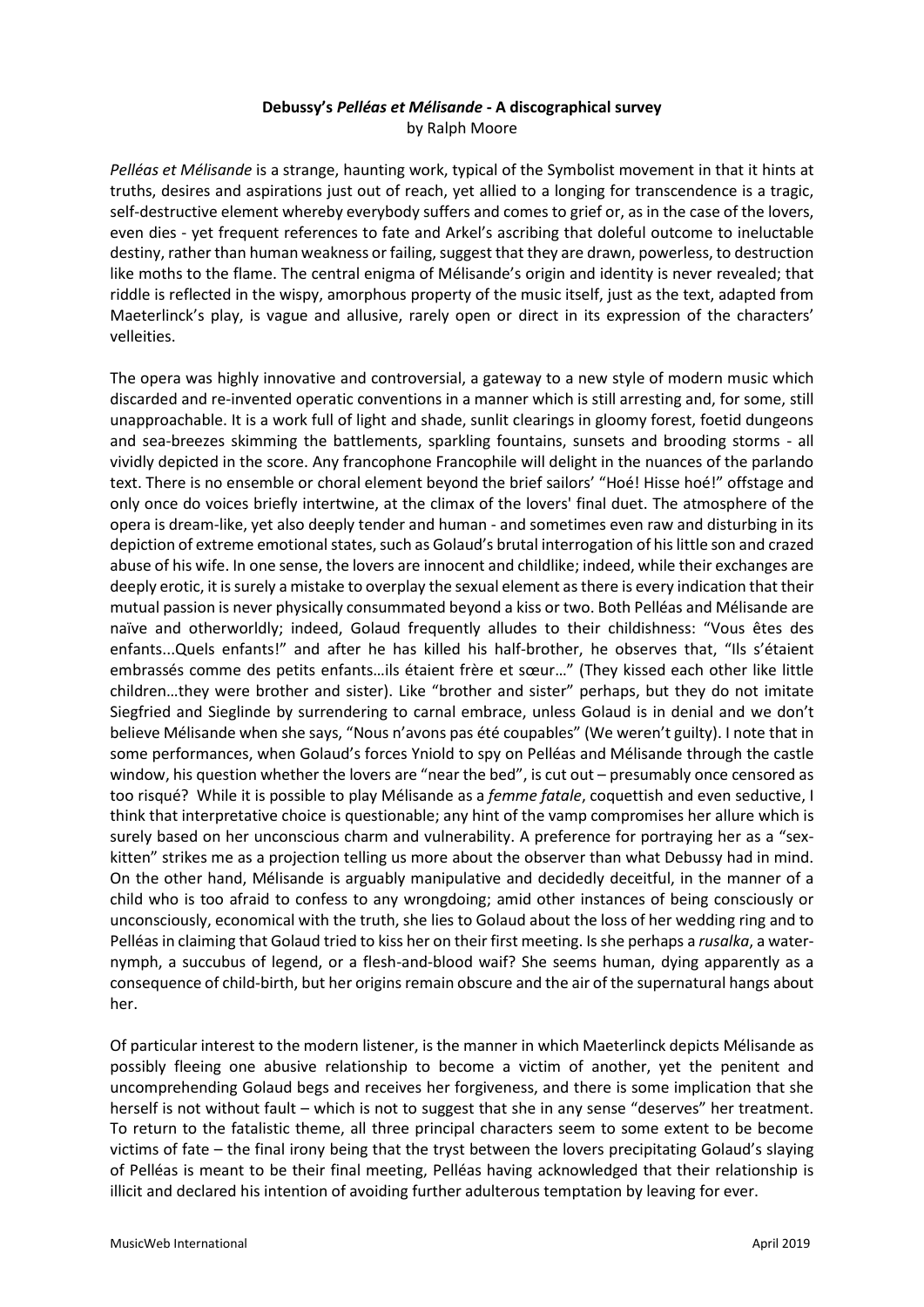The ambiguity of the opera extends even to its voice-types; there is considerable flexibility of scope for casting, as Pelléas can be a tenor, a light, high baritone or indeed a baryton-Martin. Mélisande, too, may straddle two voice categories, requiring a peculiar combination of depth of tone with a silvery, childlike quality, hence a mezzo or a soprano may successfully sing it but only if they can bring that marriage of qualities to the role. Golaud can be sung by either a baritone or a bass-baritone and the child Yniold can be allocated to a boy treble or a soubrette-type of female soprano. What matters most – apart, obviously from their vocal quality - is the singers' ability to handle the French text; the first Mélisande in 1902, Mary Garden, was beautiful woman with a lovely voice, but she was mocked for her discernible Scottish accent. Either Francophone casts or linguistically very gifted and adept soloists are required – although I suppose Mélisande's singularity might be enhanced by a slight accent. The prose text was innovative and challenging, requiring the singers to reproduce natural speech rhythms, as Debussy allocates one note per syllable and employs no melismata, so the end product is something between recitative and cantilena; as such, he is a harbinger of Sprechstimme.

It is a surprisingly long opera – not far off three hours – but longueurs are avoided if it is adequately sung and acted, and appreciation of it is certainly enhanced if the listener has some acquaintance with the French, especially as the language of the text is relatively simple. Otherwise, surtitles in performance, or subtitles or a libretto for home listening, are essential. It is one of those works in which verbal and musical rhythms are so tightly entwined that it cannot possibly work well in translation. When he conducted a staging at La Scala in 1954, Karajan annoyed Toscanini by insisting that it be sung in French, but of course he was right and although I am normally at least try to be receptive to the idea of making an opera more accessible by translating it into the vernacular of any given audience, I refuse to countenance versions of *Pelléas et Mélisande* in Italian, German or, God forbid, English – which rules out several including the 1981 ENO version conducted by Mark Elder on Chandos, well sung and played though it might be. For example, Mélisande's opening words – "Ne me touchez pas! Ne me touchez pas!" – simply cannot be adequately rendered in any form of English known to man; "Don't touch me!" doesn't work at all rhythmically and every alternative – from the archaic "Touch me not", to the syllabically apt but risibly tin-eared and prosaic "Keep your hands off me" - instantly descends into bathos worse than "Your tiny hand is frozen". (I would suggest "No! Leave me alone!" to maintain syllabic rigour, but it's a hopeless task.) Although the opera is undeniably "talky", it is hardly devoid of action or incident: the scene in which Golaud hoists Yniold up to the window to spy on his wife and half-brother, his jealous assault on Mélisande and the rapturous love duet culminating in Golaud's slaying of Pelléas, all provide great drama and impact.

The emphasis upon verbal verisimilitude is emphasised by the through-composed nature of the music, innocent of set-pieces and arias. The paradox of *Pelléas et Mélisande* is that is endlessly melodic without any discrete melodies, apart from the one verse of a traditional ballad Mélisande sings as she combs her hair. The famous orchestral interludes were apparently hastily composed by Debussy to cover the time required for scene changes in the first production, but they do much to reinforce the opera's special ambience. Wagner's influence is musically apparent in Debussy's use of leitmotifs, daring chords, dense harmonisation and the continuous presence of the orchestra almost as another character – I hear such a lot of *Tristan* and *Parsifa*l, the latter especially in the steady pace of the first orchestral transitional passage between Acts 1 and 2 - but the diaphanous orchestration of *Pelléas et Mélisande* is generally much lighter and, above all, more economical, than a typical Wagner opera, and while the medieval setting and love-triangle plot featuring two young lovers and an aging, authorityfigure husband parallel *Tristan*, Debussy's characters seem wholly unable to articulate their *Angst*; apart from the occasional shocking outburst such as Golaud's brutal humiliation of Mélisande and the momentary ecstasy of the scene where she lets down her hair, they whisper their feelings, whereas Tristan, Isolde and Mark never stop telling us about it. There are no prolonged, grandiose, "operatic" gestures; for instance, the lovers only once declare their love in a brief, naturalistic exchange, yet those statements occur either side of a typically Symbolist metaphor: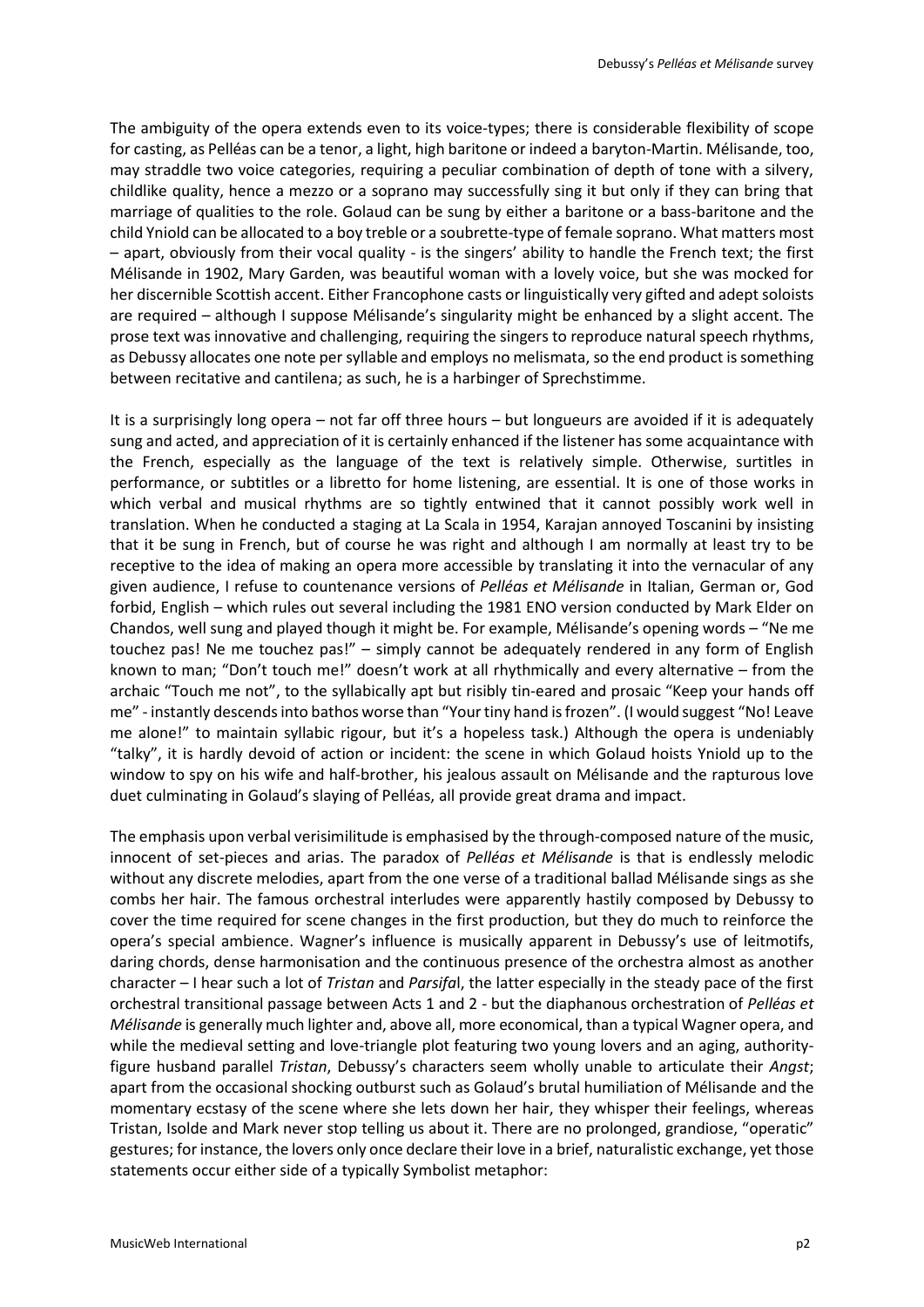**Mélisande** [à voix basse]: Je t'aime aussi... **Pelleas**: Oh! qu'as-tu dit, Mélisande! Je ne l'ai presque pas entendu! On a brisé la glace avec des fers rougis!... …Tu m'aime? tu m'aimes aussi?

**Mélisande** [in a low voice]: I love you too… **Pelleas**: Oh! What did you say, Mélisande! I almost didn't hear it! The ice has been broken with red-hot irons!... …You love me? You love me too?

# (my translation)

I consider twenty-six recordings below. By and large they are remarkably successful, with scarcely a dud among them and too many fine versions to make one, definitive choice; almost all do honour to this most intimate and recording-friendly of operas. Events, settings and emotions are so vividly conjured up in the mind's eye by Debussy's diaphanous orchestration that almost nothing is lost to the armchair listener. The first ten recordings are mono and, regardless of their inferior sound, include some of the best versions ever made, being more authentically French than many more recent, "international" accounts. However, a first-class stereo account is obviously desirable, so I suggest that lovers of this opera supplement a modern recording with a vintage version. I have included the first two recordings of excerpts for both their historical interest and intrinsic aesthetic quality. As is my habit, for reasons of personal taste and limiting the survey to practicable length, I consider only audio recordings; like *Duke Bluebeard's Castle*, if ever an opera lent itself to home listening it is *Pelléas et Mélisande*.

I also refer readers to [the extensive survey posted on](http://www.musicweb-international.com/classrev/2007/Feb07/Debussy_Pelleas.htm) MusicWeb by Jeffrey Sarver back in 2007, which serves to complement my own.

## **The Recordings**

**Piero Coppola – 1927** (studio; mono - excerpts) Pearl; VAI Grand Orchestre Symphonique du Grammophone Pelléas: Charles Panzéra Mélisande: Yvonne Brothier Golaud: Jean-Émil Vanni-Marcoux Arkel: Willy Tubiana

Background hiss apart, the sound of this earliest recording is remarkably fine for something set down so long ago; the orchestra is surprisingly present and the three voices here are absolutely beautiful: as clean, clear and fresh as the water of the well into which Mélisande drops her ring. The ease, delicacy and naturalness of the singing and playing here set standards to which every subsequent recording must aspire. Coppola conducts with more drive and thrust than Truc; he is perhaps marginally more "Italianate" approach but that is not in the least stylistically inappropriate. This is the Ur-text of recordings, made less than a decade after Debussy's death, and as such we may trust its authenticity; every devotee of this masterwork should at least hear it.

**Georges Truc – 1928** (studio; mono - excerpts) VAI; Pearl

Orchestra of l'Opéra Pelléas: Alfred Maguenat Mélisande: Marthe Nespoulous Golaud: Hector Dufranne Arkel: Armand Narçon Yniold: unknown Geneviève: Claire Croiza

This consists of five scenes totalling 41 minutes without much overlap of content with the Coppola recordings, so if you have both you will have nearly half the opera, giving a fairly extensive idea of how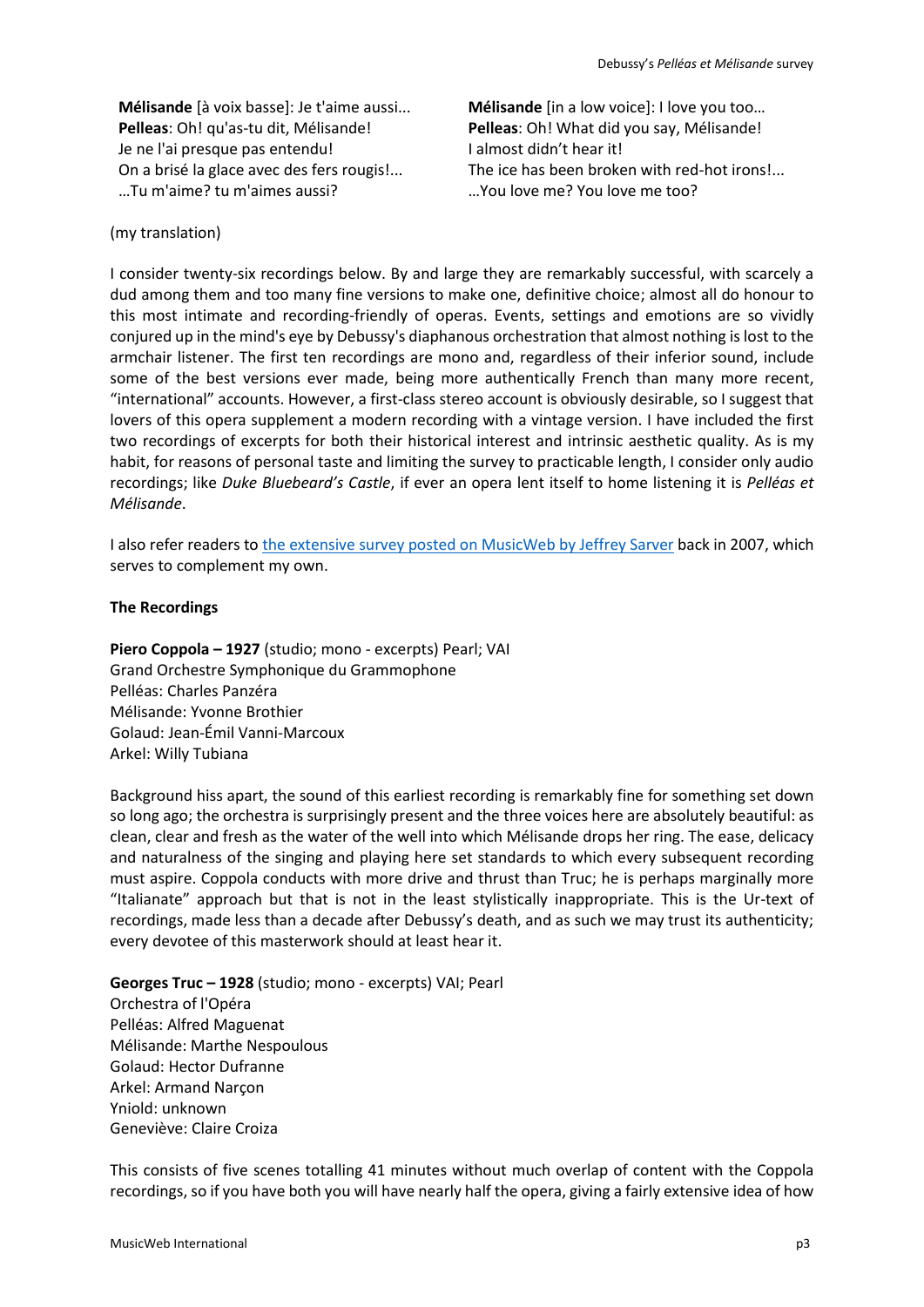artists who were coached by the composer - or were at least very close to those who were - performed the music. Truc sustains a shimmering intensity to his delivery of the score but noting is forced or underlined. Armand Narçon gives us a grave, steady Arkel, Belgian bass-baritone Hector Dufranne, who had created the role of Golaud and went on to sing it 120 times, demonstrates that his resonant, unforced voice has retained its quality over the quarter century since the premiere and Nespoulous recreates a Mélisande very similar in timbre to that of Brothier: light, girlish and plangent. Claire Croiza's diction alone is a thing of wonder but she also brings a fine voice to her Geneviève. Alfred Maguenat's Pelléas is very direct and boyish, more tenorial than Panzéra even though he sang true baritone roles, and wonderfully passionate in the scene where he caresses Mélisande's tresses. If you love this opera you will want to hear both this and the Coppola recordings – and you can sample them on YouTube, too.

**Roger Désormière – 1941** (studio; mono) EMI; Pristine; Membran; Opera d'Oro

Orchestre de la Société des Concerts du Conservatoire Paris Pelléas: Jacques Jansen Mélisande: Irène Joachim Golaud: Henry Etchéverry Arkel: Paul Cabanel Yniold: Leila Ben Sedira Geneviève: Germaine Cernay A shepherd: Émile Rousseau A doctor: Armand Narçon

The XR Audio re-mastering by Pristine Audio of this first complete recording offers the best possible sound of a recording which was already extraordinarily good for 78's pressed in 1941. It was transferred to LPs using original metal masters, so any subsequent CD issues sound excellent, but Pristine has also corrected swish, reduced hiss and enhanced frequencies in the orchestral playing which was always necessarily quite recessed compared with the very forward voices. Note, too, that, like Pristine, Opera d'Oro offers it on two discs whereas with Membran it is on three - but both are still at a bargain price.

The best and most obvious competition to this classic set is the BBC radio broadcast conducted by Inghelbrecht from ten years later. Both recordings are utterly compelling and authentic, with largely francophone casts led by conductors utterly immersed the requisite idiom, and I am hard pushed to choose between them so my remarks must be prefaced by an acknowledgement that that both are as near perfect as we expect any vintage recording to be. Obviously the electronic mono sound from 1951 has the edge but the listener is hardly aware of any deficiency in this recording made in Nazi-occupied Paris for 'La voix de son maître'.

Both field typically old-fashioned-French sounding bands with grainy sound, bringing a flickering sensibility to sketching in Debussy's filigree melodic lines and fleeting harmonic structures. Both lead sopranos are convincingly waif-like, though there is just a touch more acidity in Irène Joachim's soprano than with Danco. Both "barytons-Martin" are superb: Jacques Jansen, a student of Charles Panzéra, has extra ease at the top of his voice but does not quite convey the naïveté that Camille Maurane suggests is Pelléas' downfall. Nor is the sweet, fluttery-voiced Yniold of Leila Ben Sedira quite as successful at depicting a convincing child; she sounds too lady-like compared with the extraordinarily successful assumption of Marjorie Westbury for Inghelbrecht. On the other hand, Henri Etchéverry's intense Golaud benefits from his being ten years younger; he has more sap in his voice. Finally, I do not think that conductor Roger Désormière quite matches Inghelbrecht in generating chilling tension at climactic moments such as the dungeon scene, or when the lovers are being spied on by Golaud via Yniold, or the murder of Pelléas, but that may be because the sound here is less atmospheric than the broadcast.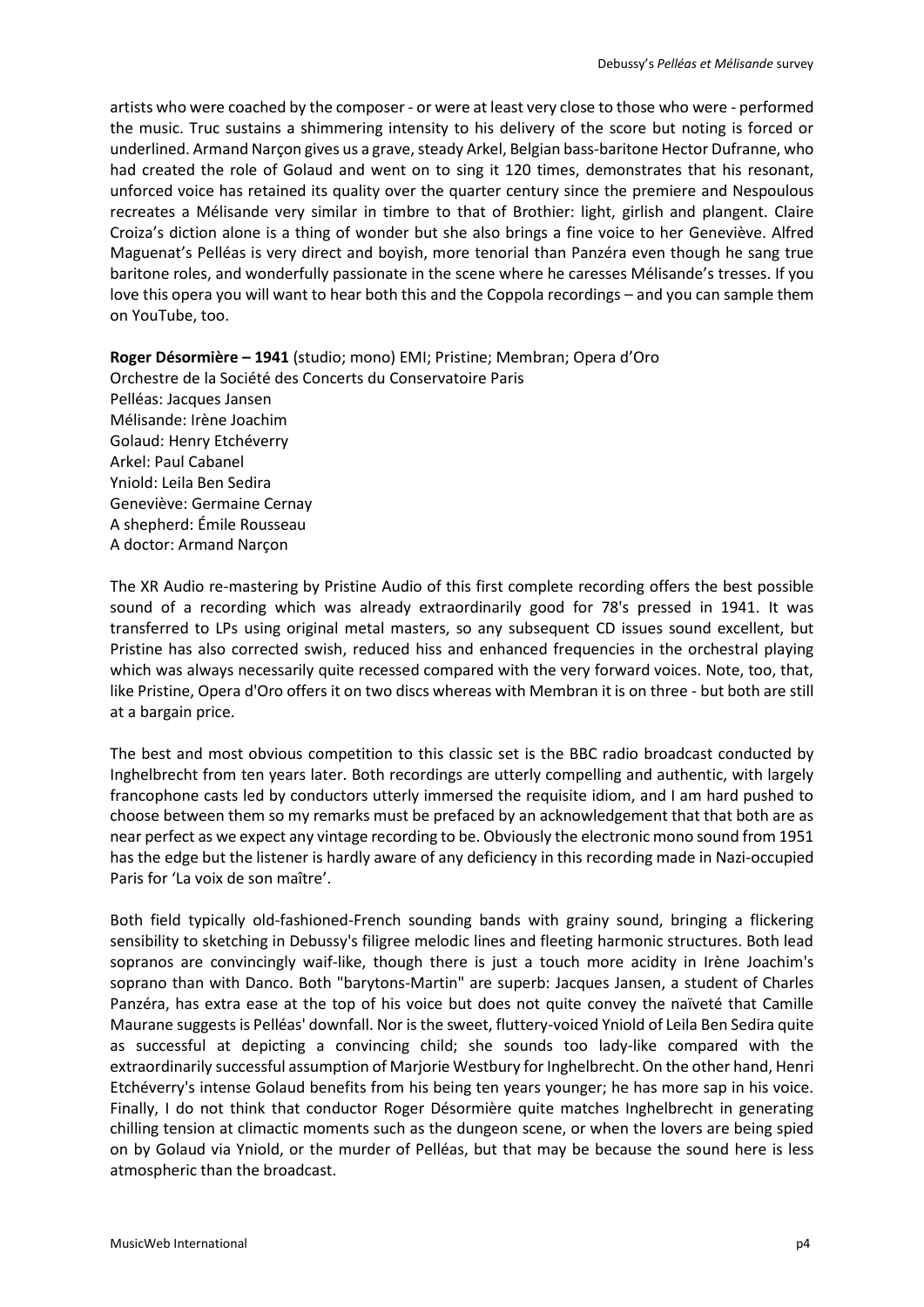At all events, the differences between these two classic recordings are very slight and every lover of this unique opera will want to own one or even both.

**Emil Cooper – 1945** (live; mono) Naxos Metropolitan Opera orchestra and chorus Pelléas: Martial Singher Mélisande: Bidu Sayao Golaud: Lawrence Tibbett Arkel: Alexander Kipnis Yniold: Lillian Raimondi Geneviève: Margaret Harshaw A shepherd/A doctor: Lorenzo Alvary

The first voice we hear are the inimitable tones of the great Lawrence Tibbett – and indeed this a splendid cast, although he is audibly no longer quite in his absolute prime, nor is he completely at home in French. This performance as a whole is conducted in rather brisk, no-nonsense fashion by a conductor with whom I am not familiar. This Golaud sounds as if he is sternly cross-examining Mélisande and she is denying the charges. Despite having a beautiful, suitably pure and child-like voice, Bidu Sayao, too, sometimes seems rather overt and assertive as Mélisande; the whole thing strikes me as rather brash New World, without that essentially diaphanous, Gallic quality the music demands. Working to combat that impression is the very French and refined Pelléas of Martial Singher, whose light, aristocratic baritone is ideal. Margaret Harshaw makes a lovely, sympathetic Geneviève and sings good French; Kipnis is in many ways vocally ideally equipped for portraying the aged Arkel but his tone and French are Slavonic. The Yniold is not convincing and her French is poor. The sound -scratchy, hissy and plagued by swishes, clicks and coughs - will be appreciated only by those hardened to vintage sonics; there is little point in recommending this when the competition is so strong.

**Désiré-Émile Inghelbrecht – 1951** (live radio broadcast; mono) Testament

Philharmonia Orchestra; BBC Singers Pelléas: Camille Maurane Mélisande: Suzanne Danco Golaud: Henry Etchéverry Arkel: André Vessières Yniold: Marjorie Westbury Geneviève: Oda Slobodskaya A shepherd/A doctor: Ernest Frank

Debussy's friend and champion Inghelbrecht was piqued that he was not invited to conduct the 1942 studio recording made in Occupied France; that was instead conducted by Roger Désormière and has since become an established classic.

However, Inghelbrecht, too, has the full measure of the work and he is served by a matchless cast. I say "matchless" but almost every recording is blessed by a peerless roster of singers: sopranos who are the direct heirs of Mary Garden, the original Mélisande, with voices which are delicate, vulnerable and crystalline. Suzanne Danco is ideal as the fey, hapless heroine. No less admirable is the perfect baryton-Martin Camille Maurane, whose light, flexible voice is effortlessly suggestive of youthful passion and the element of immaturity which is part of Pelléas' psychomachia, as he struggles weakly against his illicit amour.

At 51 years old, elegant bass-baritone Henri-Bertrand Etchéverry - the same Golaud as in Désormière's recording but ten years on - is something of a veteran but the occasional relative weakness in his high notes is by no means inapt as it conveys the age gap between him, his teenage bride and younger brother. André Vessières is a beautiful, but too youthful Arkel; he certainly doesn't sound like the half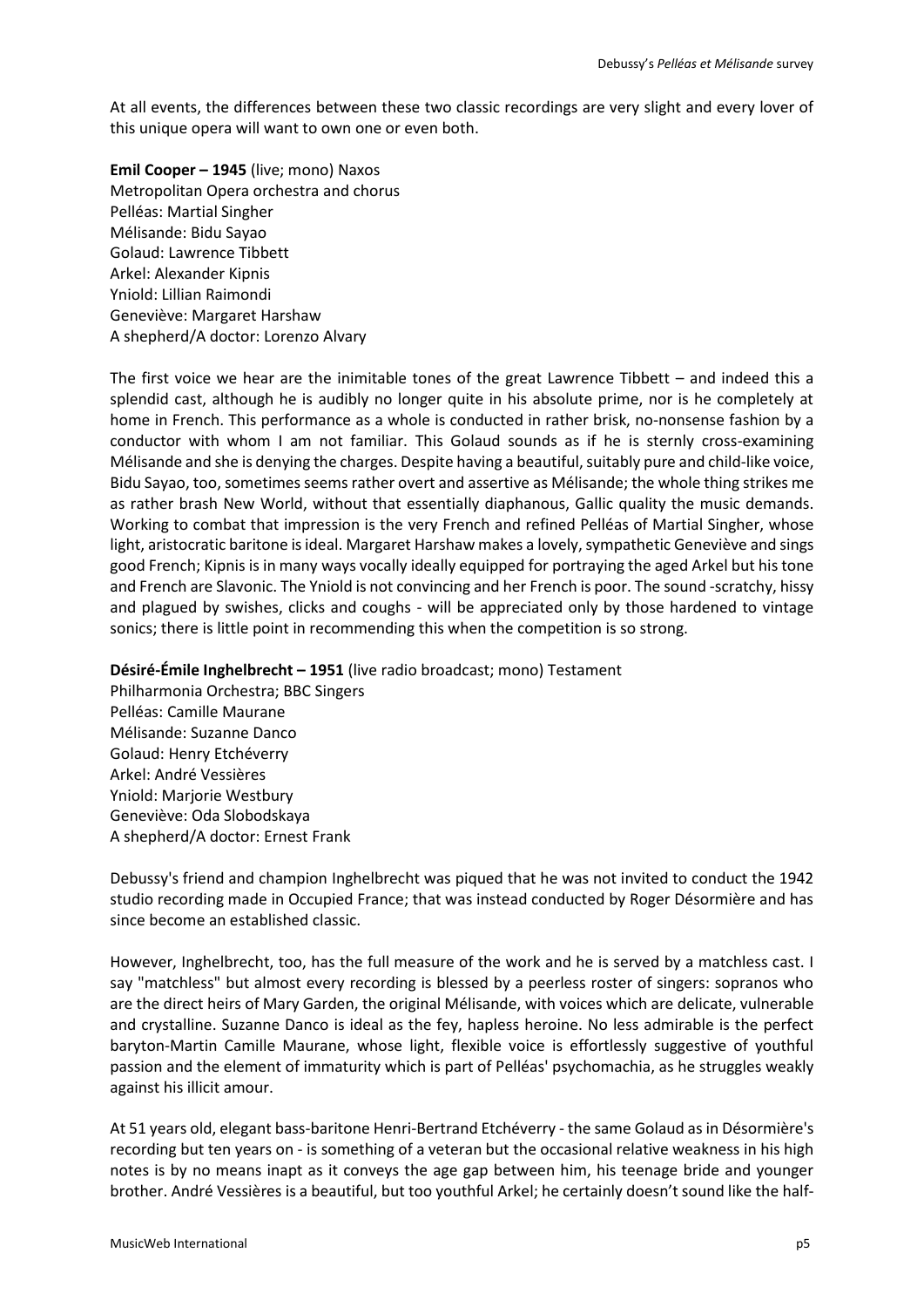brothers' grandfather. Special praise must go the really touching and convincing Yniold by soprano Marjorie Westbury - especially as she was British; the rest of the cast is equally fine.

This does not displace the Désormière but we are lucky to have it in such excellent sound, being a broadcast on the BBC Third Programme from 1951. Another bonus is the presence of Walter Legge's own Philharmonia, stuffed with virtuosi instrumentalists and playing like a dream. There is the odd cough but it is hardly distinguishable from a studio recording and serves as a fitting tribute to a great Debussy conductor. His live, stereo, 1962 performance is also very good, but there the audience coughing is obtrusive, the cast not quite as enchanting and the atmosphere somewhat less ethereal than we have here. There is some slight hiss here but the sound is eminently enjoyable; good as it is, however, some might prefer Pristine Audio's issue of the Désormière recording.

**Ernest Ansermet – 1951** (studio; mono) Decca

Chœurs et Orchestre de la Suiss Romande Pelléas: Pierre Mollet Mélisande: Suzanne Danco Golaud: Heinz Rehfuß Arkel: André Vessières Yniold: Flore Wend Geneviève: Hélène Bouvier A shepherd/A doctor: Derrik Olsen

This is the first of two studio recordings made by Ansermet; there is no doubt that he had an affinity with the score and the francophone cast and astringent woodwind of the OSR add to the impression of authenticity. The combination of elegant Swiss baritone Heinz Rehfuß and the equally cool, clear tones of the Belgian soprano Suzanne Danco in the opening scene is ideal; their delivery of the text is intense but unexaggerated, surely as Debussy intended. Danco in many ways has the ideal voice, too, and I really do think that Rehfuß has the most attractive voice of all the singers I have heard undertake Golaud. He sings a more sympathetic, vulnerable Golaud than some, which intensifies the pathos of his penitence. Mezzo Hélène Bouvier, today remembered mostly today for her superb recording of *Samson et Dalila* with José Luccioni, makes a lovely Geneviève and André Vessières is a smooth, resonant bass falls so gratefully on the ear but is far too youthful-sounding Arkel. Canadian Pierre Mollet has a rather plaintive timbre, at first not really suggestive of youthful vigour and usually I prefer a marginally more virile-sounding Pelléas, but he is clearly master of the style and is especially fine in the hair-caressing scene, where he finds more body in his tone and wins me over. It's a pity that such a fine cast is compromised by, once again, too feminine a voice as Yniold; Flore Wend does not sound the least like a little boy. In the two bass comprimario roles, Derrik Olsen is not a singer known to me, but he has a beautiful, sonorous voice very reminiscent of George London. Time and again, I relish the subtleties of Ansermet's conducting; nothing is forced or over-stated and he has complete command of the ebb and flow of the score and the orchestral interludes become highlights.

Despite the incidental flaws in the casting of two of the secondary roles, this is highly recommendable.

**Jean Fournet – 1953** (studio; mono) Cantus Classics Orchestre Lamoureux Chorale Élisabeth Brasseur Pelléas: Camille Maurane Mélisande: Janine Micheau Golaud: Michel Roux Arkel: Xavier Depraz Yniold: Annick Simon Geneviève: Rita Gorr A shepherd/A doctor: Marcel Vigneron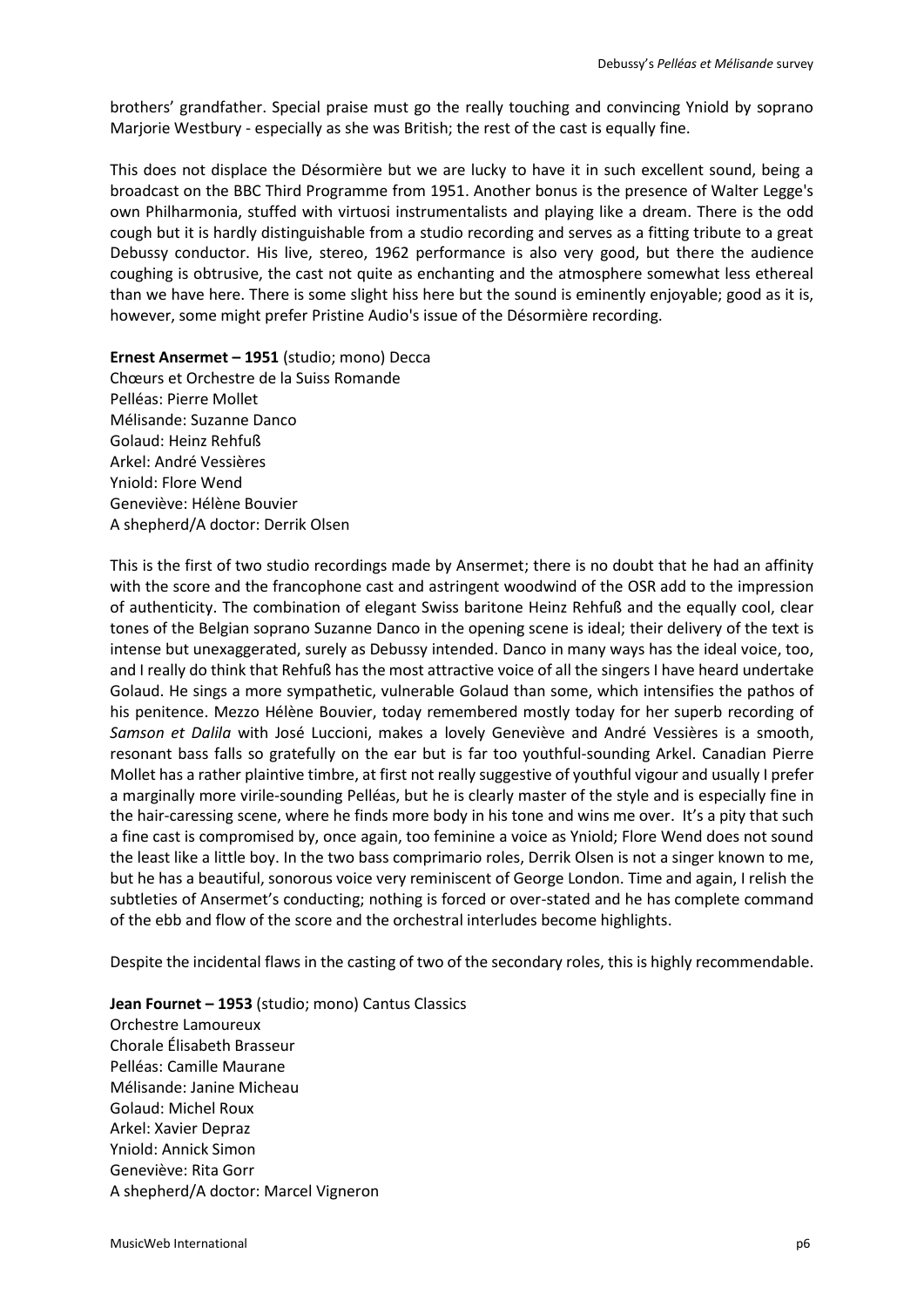Here is another entirely French recording in first-class studio mono - so good that one hardly notices the slight sonic restriction. Fournet is a wonderful conductor, urging his very French orchestra, with their nasal woodwind timbre, to play passionately and expressively, especially in the orchestral interludes, which swell, sigh, surge and fade to depict the swift succession of emotions and the endless interplay of light and shade which characterise this opera. The scene in which Golaud forces his little son Yniold to spy on his wife and brother is riveting and terrifying, and the pacing of this swiftly moving work is faultless.

The cast consists of wholly of French-speaking artists, so all the singers have crystalline diction and anyone with a little French will be able to follow virtually everything without a libretto; furthermore, they sing wonderfully, even if the velvet-voiced bass Xavier Depraz who sings Arkel, really sounds too young and virile to portray the elderly king. Similarly, some might find Janine Micheau too sophisticated to impersonate the fey and innocent Mélisande, but she sings beautifully. Michel Roux has the perfect voice for Golaud and Camille Maurane reprises a famous and favourite role, his light, flexible baryton-Martin sounding passionate yet naive. Annik Simon is touching as Yniold and to cap a great line-up, we have the young Belgian Rita Gorr - whose mother-tongue was Flemish but she was bilingual - successfully lightening her big, vibrant mezzo to play the brothers' mother, Geneviève. If it were not for the fact that one or two other mono, studio recordings are even more aptly and seductively cast, this would be the prime recommendation in its bracket.

**Herbert von Karajan – 1954** (studio; mono) Walhall; Hunt; Arkadia; Urania

RAI Orchestra Sinfonica and Coro di Roma Pelléas: Ernst Haefliger Mélisande: Elisabeth Schwarzkopf Golaud: Michel Roux Arkel: Mario Petri Yniold: Graziella Sciutti Geneviève: Christiane Gayraud A shepherd/A doctor: Franco Calabrese

A German conductor, with two German-speaking principals, and an Italian orchestra and three Italian supporting singers doesn't sound like the ideal recipe for this most Gallic of operas but Karajan's affinity with French music was already established and despite the relatively shallow mono sound, right from the start you can clearly hear his ability to mould and shade the music so expressively, vividly bringing out its colours and textures. Elisabeth Schwarzkopf was intensively coached in the language for her performances of Mélisande at La Scala under de Sabata, such that her encounters with the very authentically French Michel Roux unfold naturalistically, but about her performance, I am in two minds. There is perhaps too knowing and sophisticated a quality in her shimmering, occasionally tremulous, soprano to capture that essential otherworldly quality we hear in the assumptions of the most affecting Mélisandes but her verbal acuity and nuance are admirable. Christiane Gayraud contributes a gentle, compassionate Geneviève and Mario Petri a grave, rather dull, low-key Arkel. Ernst Haefliger has a lovely, light lyric tenor but he doesn't sound especially French and the brightness of his sound means that I miss some of the heft and variety of timbre brought to the role by singers whose tessitura straddles two vocal categories. Graziella Sciutti sings sweetly and prettily in excellent French but, as is so often the case in the tricky casting of this role, is not especially convincing as a little boy. Nonetheless, she is at her best in the big scene with the increasingly frantic Golaud, so intensely and bitingly sung by Roux, which is gripping, as it should be.

Ultimately, you would not mistake it for "the real thing", and in the last analysis I default to truly French versions, rather than an expertly and cunningly contrived facsimile such as this, good as it is.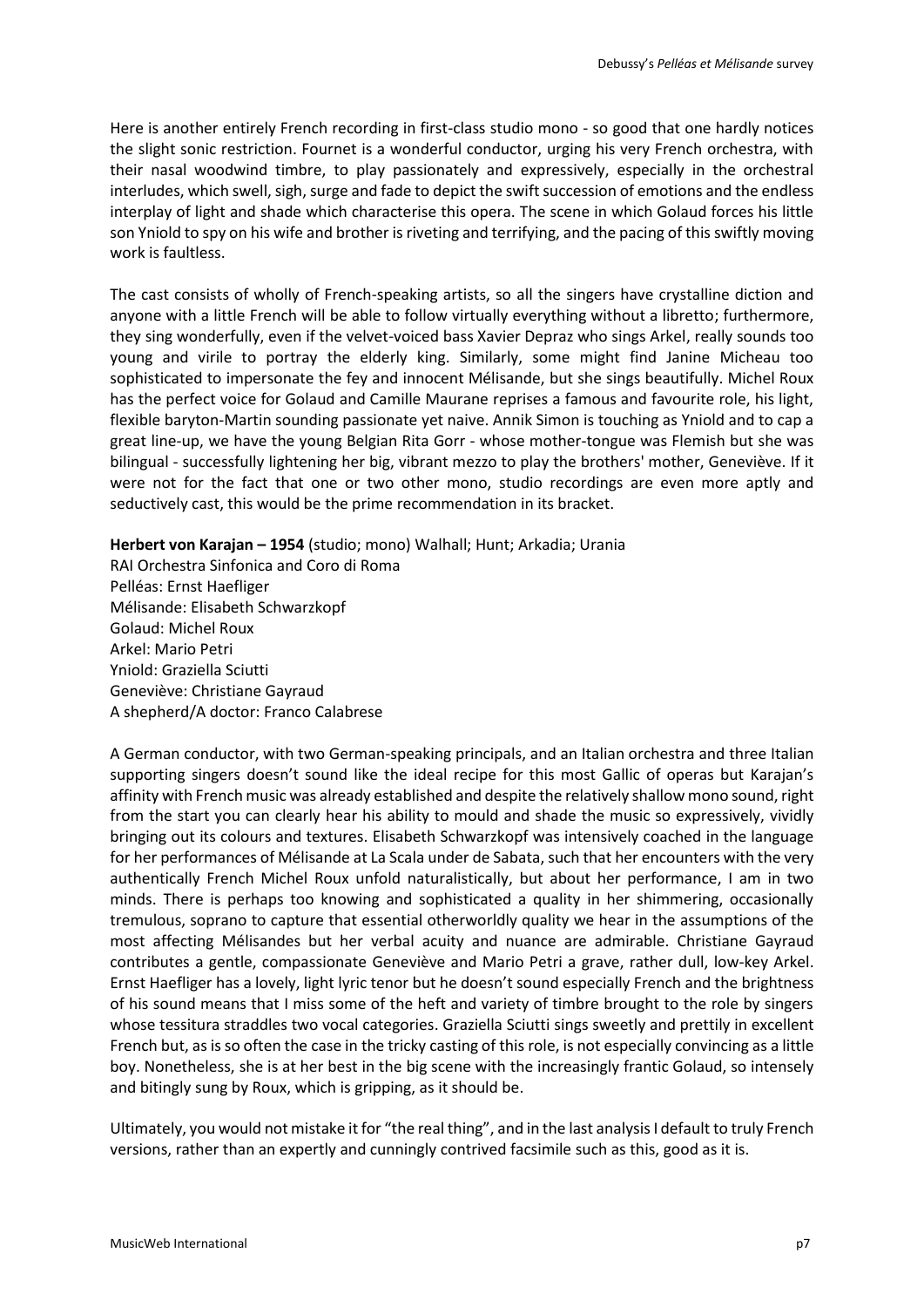**André Cluytens – 1956** (studio; mono) EMI; Testament Chœur et Orchestre National de France Pelléas: Jacques Jansen Mélisande: Victoria de los Ángeles Golaud: Gérard Souzay Arkel: Pierre Froumenty Yniold: Françoise Ogéas Geneviève: Jeannine Collard A shepherd/A doctor: Jean Vieuille

I know of nothing conducted by Cluytens that isn't superlative. A Belgian francophone who was Music Director at the Opéra Comique, he was fully immersed in the requisite performing traditions and he has a wonderful cast here, recorded in mono sound so good that you could almost mistake it for early, narrow stereo. I wish, however, that the offstage sailors' chorus were more atmospherically distanced and that the echo-chamber effect in the dungeon scene in Act 3 were subtler; it obscures the voices. Mélisande was one of de los Angeles' favourite roles as it suited her warm, sweet, somewhat "short" soprano (top notes never came easily to her). She lacks something of the fey, waif-like quality I prefer but she undoubtedly presents a consistent, credible character. Souzay was of course a *mélodie* and *Lied* specialist, so brings great verbal acuity to his delivery of the text as well as a beautiful voice – he is yet another of so many excellent, idiomatic singers of Golaud that you cannot choose one amongst them as best. Jansen was for many years the most admired interpreter of the role of Pelléas, hence we have three recording here spanning two decades, this being the one in the middle.

The big difference and perhaps most controversial feature of Cluytens' reading compared with say, Désormière's, is that he is considerably more red-blooded and overtly dramatic, which for some might diminish the airy, delicate sound usually associated with this opera. The same is true of Jansens, whose voice is now darker and grainier than for Désormière, mitigating Pelléas' somewhat androgynous vulnerability and making him rather too assertive. Neither the Arkel nor the Geneviève is quite as smooth or impressive as the very best, and as usual, the soprano Yniold completely fails to convince as a child, sounding too sophisticated. As much as I esteem this recording, Souzay's Golaud apart, I do not think it rivals the very finest in any department.

**Jean Morel – 1960** (live radio broadcast; mono) Walhall Metropolitan Opera Chorus and Orchestra Pelléas: Theodor Uppman Mélisande: Victoria de los Ángeles Golaud: George London Arkel: Giorgio Tozzi Yniold: Mildred Allen Geneviève: Regina Resnik A shepherd/A doctor: Clifford Harvuot

Whatever the merits of this live performance, the crumbly, over-reverberant mono sound with some radio interference is no recommendation, and you may hear two of the three principals in considerably better sound in studio recordings four years before (de los Ángeles) and after (London). Jean Morel's conducting lacks tension and momentum to my ears. Just as George London has a strong bass timbre which makes him seem brutal in comparison with the more pained and sensitive exponents of the role such as Roux or Souzay, Theodor Uppman as Pelléas has a much darker, very baritonal sound which doesn't really complement the airiness of his music or the boyishness of his personality. All the voices here are very fine, but nobody here is French, so that special, Gallic refinement in the declamation is absent. The whole thing is a bit earthbound, in fact; it is not a first choice by any measure.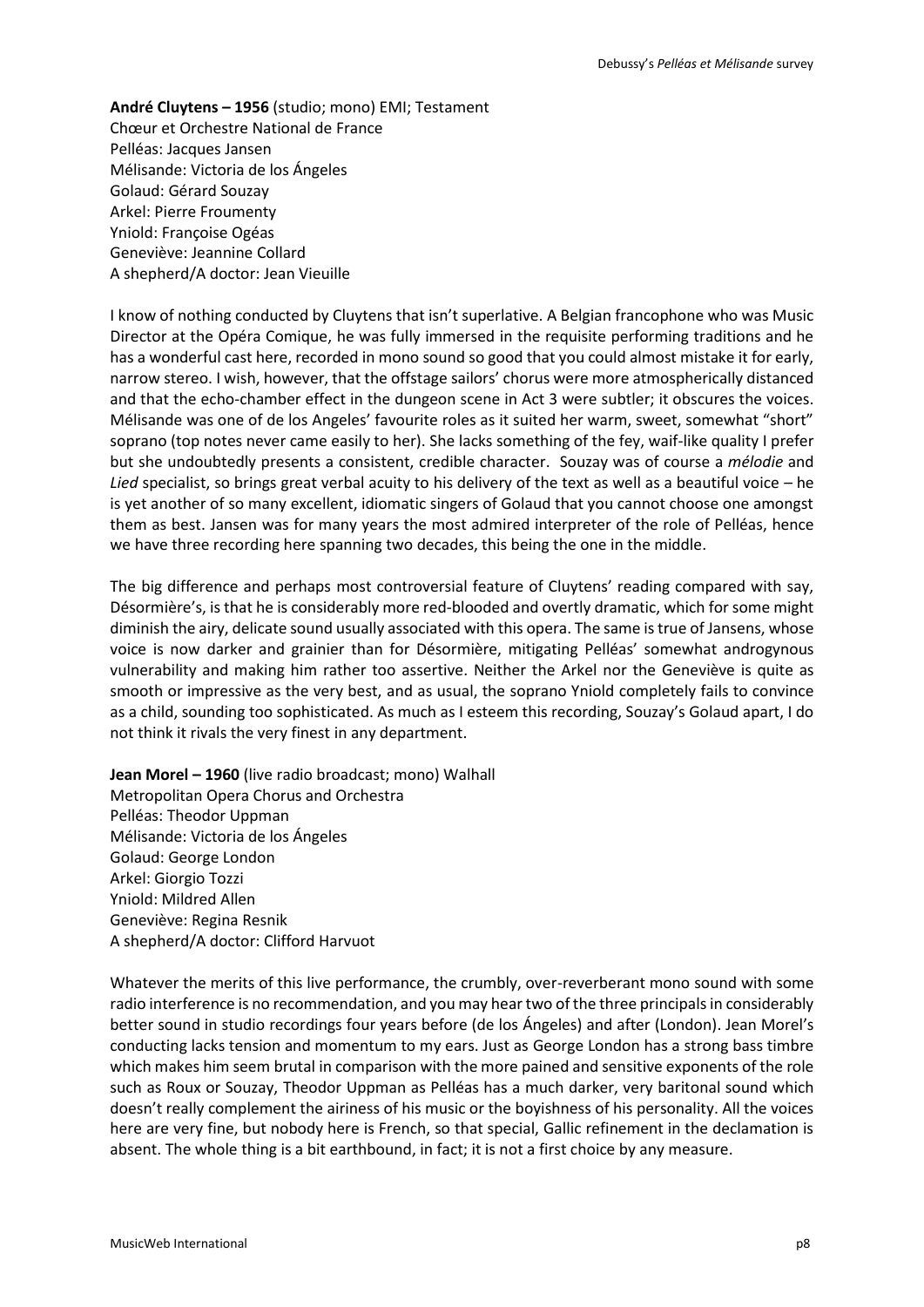**Désiré-Émile Inghelbrecht – 1962** (live; stereo) Montaigne Auvidis Chorale Lyrique de la RTF; Orchestre National de la RTF Pelléas: Jacques Jansen Mélisande: Micheline Grancher Golaud: Michel Roux Arkel: André Vessières Yniold: Françoise Ogéas Geneviève: Solange Michel A shepherd/A doctor: Marcel Vigneron

In surprisingly good stereo sound, despite a bit of coughing throughout, with a top, all-French cast this has much to recommend it. Inghelbrecht weaves magic and the Parisian radio orchestra plays beautifully. Jansen and Roux repeat their familiar, wholly attractive and reliable depictions of Pelléas and Golaud respectively, but neither is immune from some vocal deterioration: both are decidedly throatier and less resonant than in recordings made when they were younger – Jansen was the Pelléas in Désormière's classic studio recording over twenty years earlier - and there are signs of strain at volume. Micheline Grancher has rather too heavy a sound without the purity of tone to be entirely convincing as my idea of Mélisande; she is for me the comparative weakness here. Solange Michel is a warm, vibrant, full-voiced Geneviève with pellucid diction and André Vessières, who sang Arkel over a decade earlier for both Inghelbrecht and Ansermet (see above), once again brings his lovely bass to the role and still sounds too sprightly but gives great pleasure by dint of his even tone and fine legato. Françoise Ogéas is no more successful as Yniold here than she was for Cluytens six years earlier. However, it is the orchestral playing and conducting above all which marks this out for me as special, even if, for reasons of the singing, I could not make it a first-choice recording.

### **Ernest Ansermet – 1964** (studio; stereo) Decca

Gran Théâtre Chor Genf; Orchestre de la Suisse Romande Pelléas: Camille Maurane Mélisande: Erna Spoorenberg Golaud: George London Arkel: Guus Hoekman Yniold: Rosine Brédy Geneviève: Josephine Veasey A shepherd: Gregore Kubrack A doctor: John Shirley-Quirk

Ansermet's second studio recording has the advantage of stereo sound and very characterful singers, starting with George London's big, beautiful resonant bass-baritone – but whether you want a Wotan voice, no matter how sensitively deployed, as Golaud, is a matter of taste. London makes Golaud sound very assertive and potentially dangerous but he sings in good French - he was an excellent linguist and his approach suits Ansermet's pacy, direct interpretation of the score – and contrasts vividly with Spoorenberg's shimmering, tremulous Mélisande; her vocal quality frequently reminds me of Ileana Cotrubas, with whom she shares the ability to suggest pathos and vulnerability, combined with the purity of the soprano of compatriot Elly Ameling. Ansermet has a wonderfully direct way of imparting a crystalline clarity to Debussy's orchestration and his own orchestra, too, is not in the least reticent: the woodwind are grainy and astringent, there is some rasp and rawness in the strings and nothing is wispy or floaty.

What lovely voices Ansermet assembled here. Gus Hoekman makes a perfect Arkel, sounding elderly and hieratic without compromising his rich, velvety bass tone and I always revel in the peculiarly plaintive, individual timbre of Josephine Veasey's dusky mezzo-soprano. Camille Maurane is as apt and fine here as he was for Inghelbrecht and Fournet previously, in many ways the ideal incarnation of Pelléas. Casting the role of Yniold is always tricky; credible portrayals are less common than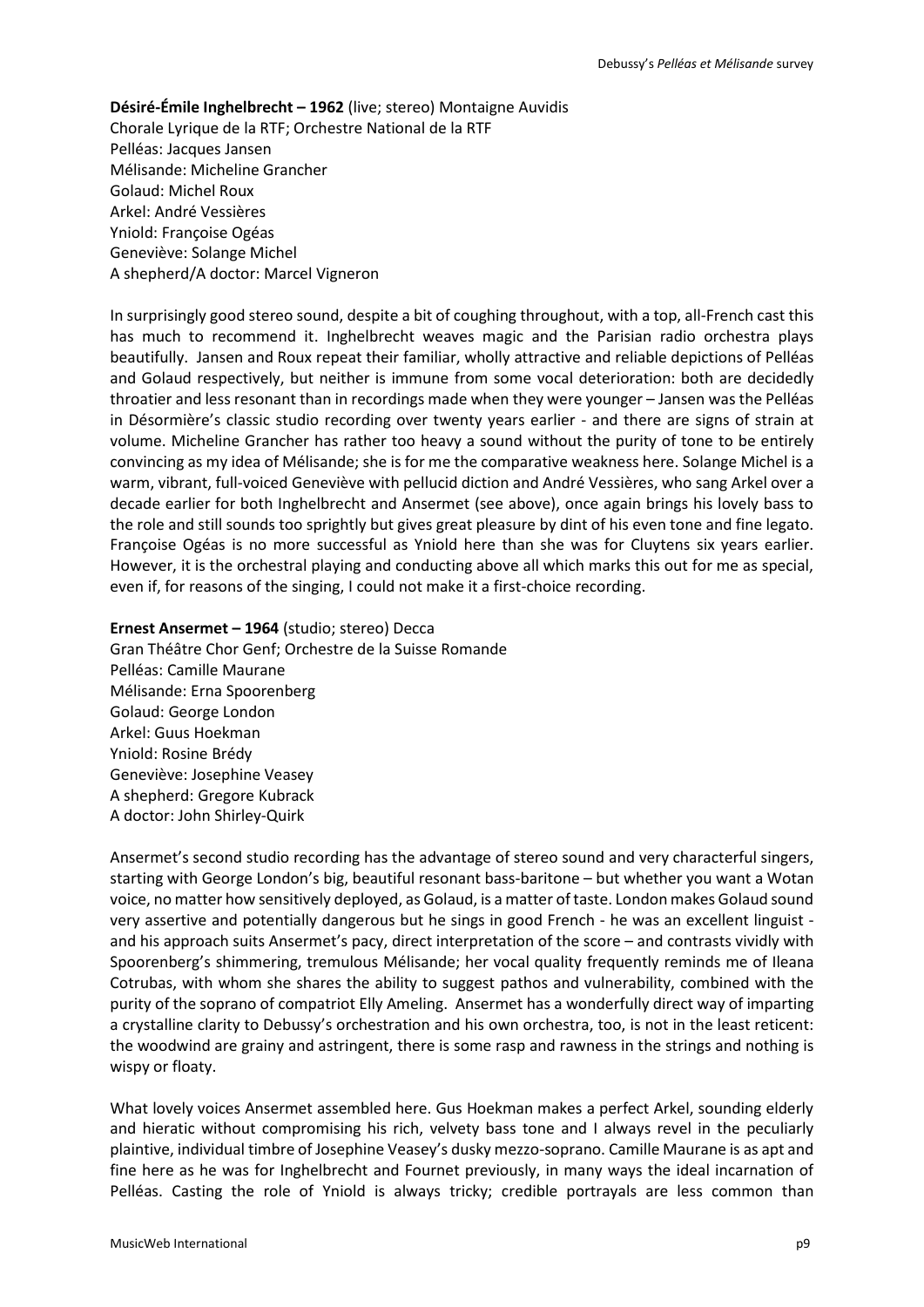unconvincing approximations and frankly, I find Rosine Brédy's squeaky effort here faintly ridiculous and irritating – a pity.

The sound is full and detailed, typical of Decca's Sonicstage productions of the era, incorporating stage effects such as some atmospheric reverberation for the castle dungeon scene.

Good as this is, the controversial casting of Golaud and Yniold leads me to express great admiration for it but not recommend it as first choice.

**Lorin Maazel – 1969** (live; stereo) GOP Coro e Orchestra Sinfonica di Roma della RAI Pelléas: Henri Gui Mélisande: Jeannette Pilou Golaud: Gabriel Bacquier Arkel: Nicola Zaccaria Yniold: Adriana Martino Geneviève: Anna Reynolds A shepherd/A doctor: Teodoro Rovetta

The main problem here is that Maazel does not seem to be able to conjure up from his Italian orchestra that gossamer texture which is so prevalent in truly authentic French versions; often the playing is slack and ponderous. Indeed, this begins in a heavy-handed manner, with little sense of mystery and the lack of nuance or delicacy in the orchestral playing militates against the subtlety of the three principal French artists' singing. Bacquier in particular is in lovely voice; he will successfully repeat his Golaud for Baudo in the 1979 studio recording but he is fresher here. I had not previously heard Jeanette Pilou although I was aware that she had considerable success at the Met partnering Corelli in Gounod's *Roméo et Juliette*; she seems vocally perfect as a lighter, soprano Mélisande. Henri Gui has a light, nasal, rather anonymous baryton-Martin with a thin top but nonetheless suited to portraying a shy, but ardent Pelléas; he also sang the role in Vienna for Karajan. The casting of a mature soprano as Yniold results in the usual failure in the attempt to persuade us to suspend disbelief. Anna Reynolds is competent but rather bland as Geneviève and that most versatile of basses, Nicola Zaccaria sings beautifully without making much impact dramatically; in fact, everyone here except Bacquier provides rather under-stated characterisation.

The stereo sound here is a bit crumbly but acceptable for a live recording, and at times the voices recede. I would be happier with it if Maazel had more feeling for the idiom.

### **Jean-Marie Auberson – 1969** (live; stereo) Claves

Orchestre de la Suisse Romande; Chor du Grand Théâtre de Genève Pelléas: Éric Tappy Mélisande: Erna Spoorenberg Golaud: Gérard Souzay Arkel: Victor de Narké Yniold: Anne-Marie Blanzat Geneviève: Arlette Chédel A shepherd/A doctor: Gregor Koubrak

This enjoys extraordinarily clear, full and immediate sound for a fifty-year-old recording and has the advantage of a francophone cast, including three leading exponents of the principal roles. Souzay contributed an excellent Golaud to Cluytens' studio recording and Spoorenberg likewise recorded a lovely Mélisande for Ansermet in his in 1964; they repeat their excellent assumptions here. I like Éric Tappy's vivid, virile Pelléas; he makes a change from the pallid, effete young men we usually hear, although his youthful tenor can turn hard-toned under pressure. Anne-Marie Blanzat makes a pleasing,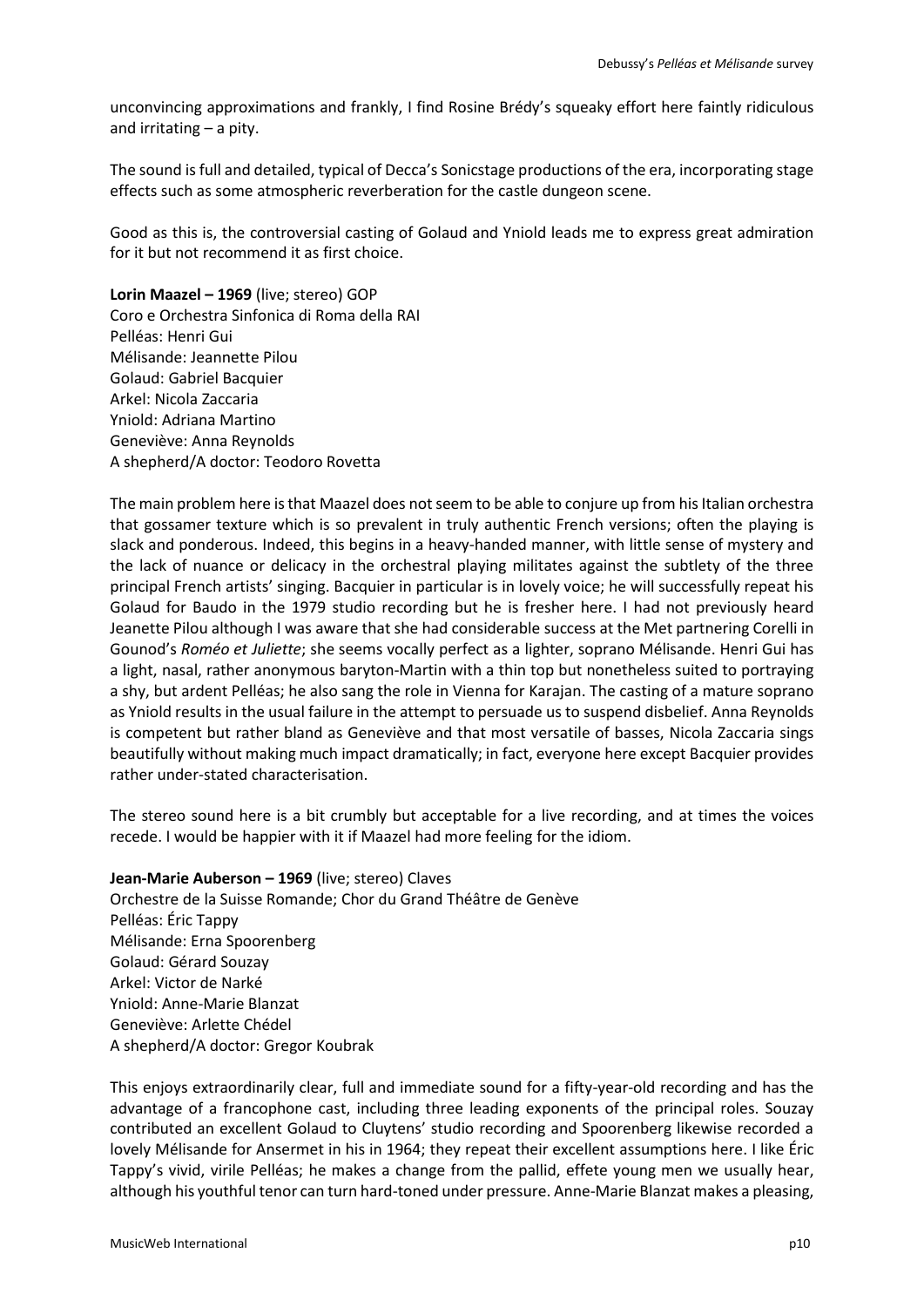fruity-voiced Geneviève, reminiscent of Huguette Tourangeau, and Victor de Narké is similarly dark and grave, not sounding too young. Unfortunately, as is so often the case, the soprano singing Yniold does not sound the least like a child, but she sings well enough. Everyone involved has pellucid diction and sings to the Gallic manner born. Auberson conducts very much in the direct Ansermet manner, which is hardly surprising as he is conducting the then recently departed Ansermet's orchestra - but he avoids the prosaic quality which infects Maazel's direction; this is a fresh, light reading, rippling with instrumental colour. Audience noise is minimal and although the voices are nearly always well forward, the balance between them and the orchestra is fine.

This was an unexpected bonus to emerge as a result of my doing this survey; there is always at least one unforeseen hit. (Incidentally, this received an unaccountably withering and mean-spirited review in 'Gramophone' by critic Roger Nichols, entitled, "A workaday live recording of Debussy's masterpiece sadly lacking throughout". He damned virtually every aspect of it, complaining of stage noise, poor singing, inaudible woodwind and "many a late entry and missing nuance." OK; there is the occasional slip but the singing is lovely and the extraneous noise negligible; it is, after all, a live recording and it is hard to believe that Ansermet's own orchestra simply fell apart a mere month after his demise, having been trained and rehearsed by him for fifty years. Evidently somebody needed a hug…)

**Pierre Boulez – 1970** (studio; stereo) EMI Royal Opera House orchestra and chorus Pelléas: George Shirley Mélisande: Elisabeth Söderström Golaud: Donald McIntyre Arkel: David Ward Yniold: Anthony Britten Geneviève: Yvonne Minton A shepherd/A doctor: Dennis Wicks

Although the cast here does not include one native French speaker, Boulez himself was both francophone and immersed in the French style, which helped to ensure that his singers were a great deal more than passably competent in the language and idiom. This recording stresses the quality of translucence but his clean lines and flowing direction do not preclude his embracing the voluptuousness of the key emotive moments; instead of being cold and brusque, as he is sometimes accused of being, he treats the score like Richard Strauss then returns to forensic clarity.

His cast is inevitably not wholly idiomatic but all are excellent: Söderström has the right pure, ethereal, tremulous quality; the dark, smoky timbre of Shirley's tenor is very attractive and his French is first class; McIntyre is in superb voice even if he is rather too sonorous and heroic in the Wotan mode to rival, say José van Dam, but he is suitably anguished and confused; Yvonne Minton's firm, rounded mezzo is ideal as Geneviève and David Ward's grave, noble bass embodies the gentle personality of the blind old king Arkel. I have no idea why the treble, Anthony Britten, who makes a really touching Yniold and sings in unimpeachable French, is credited as a countertenor but he's perfect in the role.

The Royal Opera House choir and orchestra sing and play respectively really beautifully. The sound is first rate. This one may be heartily recommended even if there are more "Gallic" versions (Baudo, Désormière, Inghelbrecht) and even more sumptuous singing and playing from such as Karajan, if that is your taste (it is mine).

### **Rafael Kubelík – 1971** (live; stereo) Orfeo

Chor und Symphonieorchester des Bayerischen Rundfunks Pelléas: Nicolai Gedda Mélisande: Helen Donath Golaud: Dietrich Fischer-Dieskau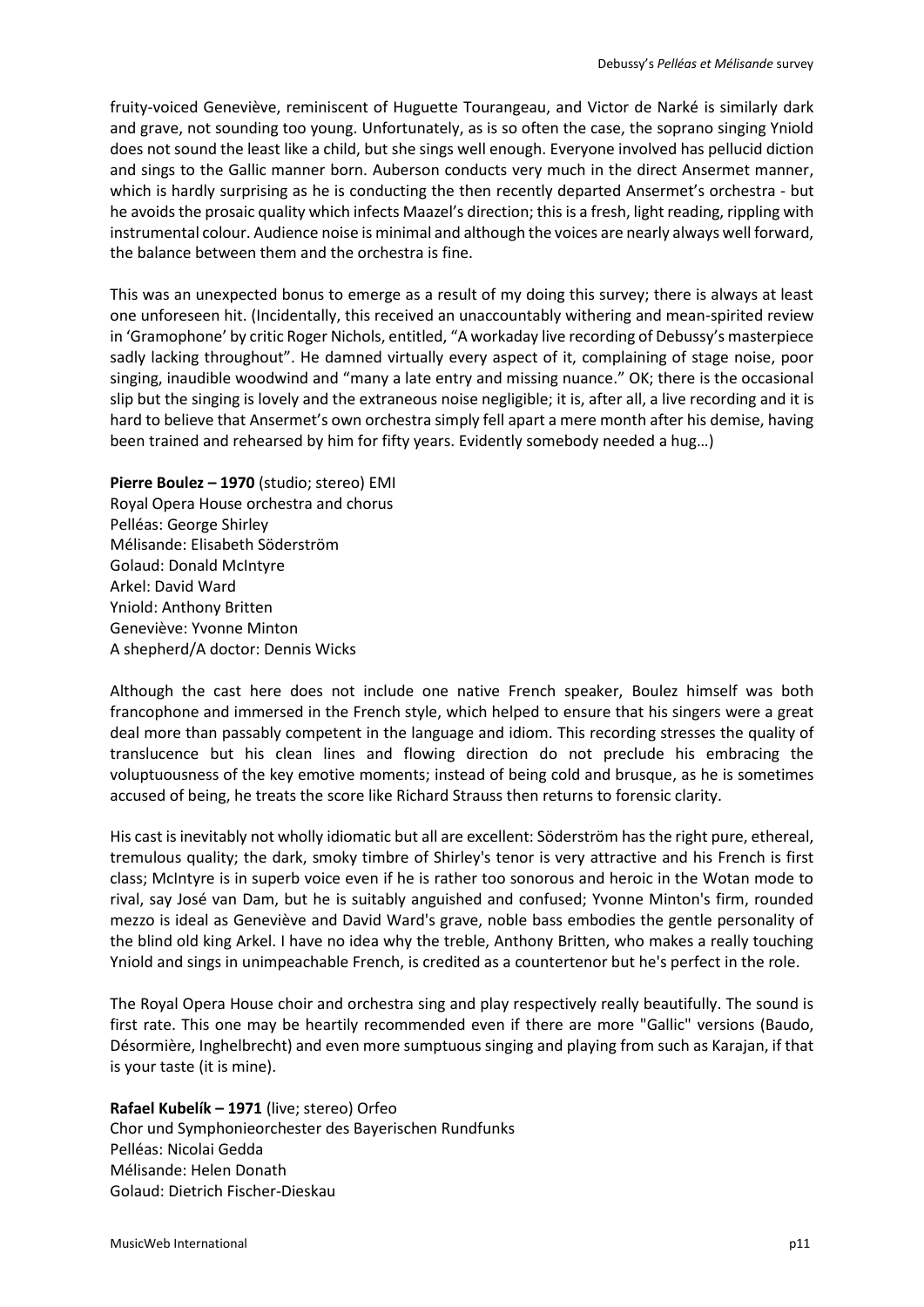# Arkel: Peter Meven Yniold: Walter Gampert Geneviève: Marga Schiml A shepherd/A doctor: Raimund Gumbach

This live performance provides yet further proof of Kubelik's versatility, if it were required, and the Bavarian Radio Orchestra plays with a richer, fuller sound than we are accustomed to hear in reedier French orchestras. The cast is unexpected: Helen Donath's bright, shimmering soprano is well suited to Mélisande but neither her nor Fischer-Dieskau's correct French has the forward crispness of the native speaker. However, both inflect the text with sensitivity and understanding; I like, for instance how tentatively Donath replies to Golaud asking her name, although DFD light, grainy tone is surely too refined and satiny for the ham-fisted Golaud and his sudden growling and gruffness in the scene when he makes Yniold spy on the lovers are too abrupt. This is one of his many over-reaching miscalculations: there is no gradual disintegration, just alternating lulls and explosions. Marga Schiml is rich-toned but a tad unsteady as Geneviève and again, does not have the command of the language that a francophone possesses. Exactly the same could be said of Peter Meven's nasal bass. Nicolai Gedda was a renowned linguist but even he does not have the nuances of the best exponents of the role of Pelléas, missing its delicacy and naivety and his performance remains generalised. I applaud the sensible employment of a boy treble as Yniold – I cannot understand doing otherwise – but otherwise I don't so much hear the characters as the singers themselves when I listen to this and for me the whole lacks lightness and naturalness, well performed though it is.

**Herbert von Karajan – 1978** (studio; stereo) EMI Chor der Deutschen Oper Berlin; Berliner Philharmoniker Pelléas: Richard Stilwell Mélisande: Frederica von Stade Golaud: José van Dam Arkel: Ruggero Raimondi Yniold: Christine Barbaux Geneviève: Nadine Denize A shepherd/A doctor: Pascal Thomas

This recording remains one of Karajan's greatest; it always was in superb sound but the re-mastering simply enhances the depth, clarity and perfect balance the engineers achieved. Some have resorted to the default position complaint that Karajan makes Debussy sound like Wagner, which is nonsense; while it true that the BPO in peak form contribute a sumptuousness that emphasises the repressed eroticism of this work, it is also true that Karajan insists upon the most delicate and finessed grading of dynamics to ensure that the orchestra never overwhelms the singers.

And what singers they are! The truly peerless performance here is from José van Dam, singing with exquisite subtlety and seamless legato but also rising to the moments of tortured jealousy Golaud experiences as his rage and suspicions mount. The scene where he forces his little boy Yniold to spy on the chaste lovers - they never consummate their love physically - is truly chilling. Von Stade is perfect as Mélisande: fragile, waif-like, dreamy and vulnerable, her oboe tones suggestive of other-worldliness and detachment. Stilwell is excellent as Pelléas, his baryton-martin with its tenor upper extension conveying both sensitivity and ecstasy; he is more virile than some characterisations. Both Americans sing in excellent French and the supporting cast is first-rate, with that gifted linguist Raimondi as a grave, troubled Arkel. The only comparative weakness is the miscasting of Yniold, who does not sound like a small child.

Karajan captures the rapture of this music and is unafraid to crank up the intensity in the orchestral preludes, conversely, he never swamps the conversational tone of a piece so dependent upon the maintenance of the natural speech-rhythms of the French language and the text is always crystal clear.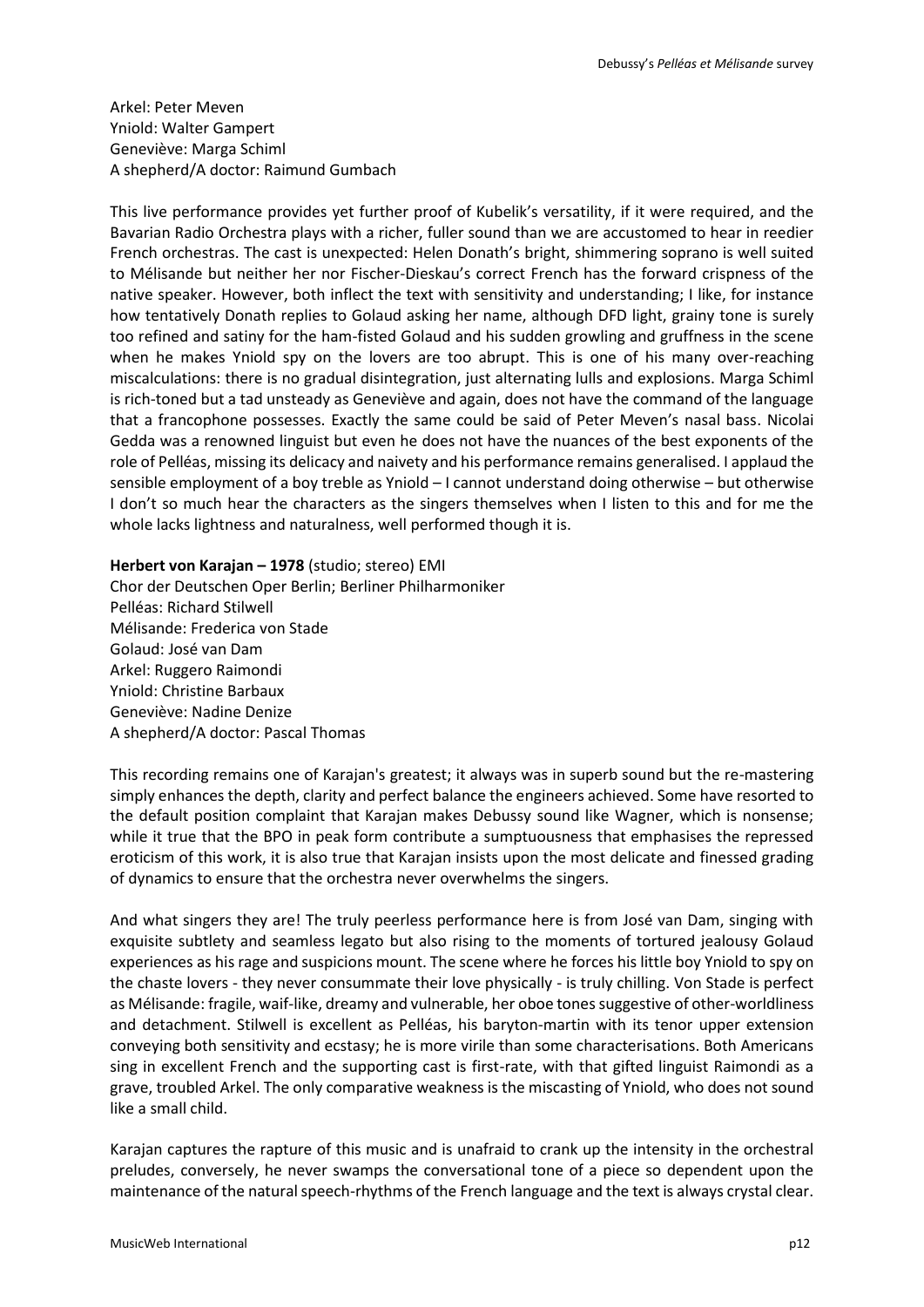To talk about "the atmospheric passages" in this opera is meaningless as the whole thing relies upon a succession of atmospheric tone-poems, from the dark forest, to the sunless castle, to the subterranean scenes, to the claustrophobic mania of Golaud's mounting obsession; Karajan conveys them all with playing of great beauty and intensity.

There have been plenty of very successful recordings of this masterpiece; indeed, I do not know of any I actively dislike and most are highly desirable, starting with Désormière's celebrated 1942 set, now miraculously rejuvenated by Pristine, to Inghelbrecht's radio broadcast and studio recordings, to Boulez and Ansermet. While this might not be as wholly Gallic an account as Baudo's version (reviewed next), I would not be without it; it is exquisite.

**Serge Baudo – 1978** (studio; stereo) RCA Ensemble Vocal de Bourgogne; Orchestre de Lyon Pelléas: Claude Dormoy Mélisande: Michèle Command Golaud: Gabriel Bacquier Arkel: Roger Soyer Yniold: Monique Pouradier-Duteil Geneviève: Jocelyne Taillon A shepherd/A doctor: Xavier Tamalet

A great advantage to this 1978 recording is that it is entirely by French performers, so we have none of that somewhat artificial Berlitz-French-by-an international-cast feel to the proceedings; everything from the accents, inflections, pungent woodwind and the very timbre of the voices and instruments themselves sounds wholly authentic - because it is. Sadly, this was probably the last epoch in which such a thing could have occurred as the French operatic tradition and style seems to be a thing of the past. Of course the principal roles require specific voice types which were always rare: the principals here could not, in my judgement, be more apt for their parts. I especially like Claude Dormoy's grainy, masculine yet sensitive sound and Michèle Command's faintly hooty, dark yet delicate timbre is wholly suited to the vulnerable, strangely other-worldly Mélisande. Bacquier's experienced Golaud, in his only commercial recording of the role, sounds just right precisely because his slightly worn sound is perfect for depicting an older brother who has none of Pelléas' youthful charm; Roger Soyer is perfect as Arkel, blind, aged and worn out but with the remains of real dignity in his rich tone and another seasoned trooper, Jocelyne Taillon, knows just what to do with Geneviève.

The Lyon orchestra play beautifully for Baudo who conducts a nuanced and often surprisingly impassioned account of this shimmering score. The echoes of *Tristan* and *Parsifal* emerge constantly and I often hear traces of Mussorgsky's sound world - yet I have no idea whether Debussy knew his work.

I admire the swooning beauty and animated drama of Karajan's version but for a really French recording of the score in good, full, clear analogue sound set in a warm acoustic this bargain set, this is something of an overlooked sleeper.

**Armin Jordan – 1979** (studio; stereo) Erato Chœurs et Orchestre National de L'Opéra Monte Carlo Pelléas: Éric Tappy Mélisande: Rachel Yakar Golaud: Philippe Huttenlocher Arkel: François Loup Yniold: Colette Alliot-Lugaz Geneviève: Jocelyne Taillon A shepherd/A doctor: Michel Brodard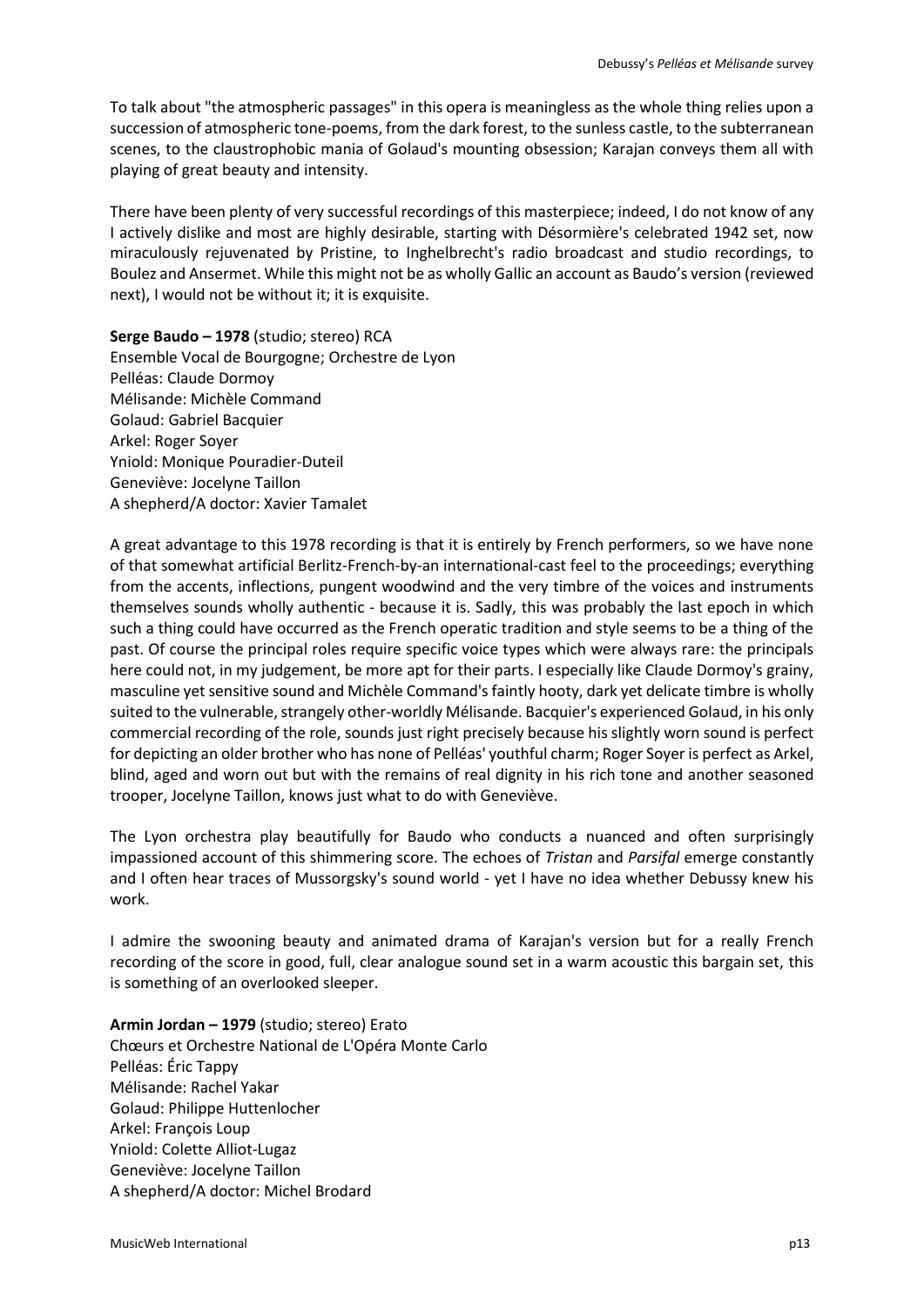Armin Jordan adopts a slow, dark, dreamy approach to this score which I like and he assembles an impressive, entirely francophone cast for this studio recording, including Éric Tappy as Pelléas, ten years after the recording of his live, stage performance for Auberson. He is in fine, lean voice, again more assertive than some of the more fey and yielding characterisations of Pelléas, powerful in his protestations of love for Mélisande just before he is killed – but as for Auberson, inclined to turn hard of tone when pushed. Rachel Yakar has a lovely, warm, fluty soprano and I find that she finds the juste milieu between flirtatiousness and vulnerability. She drains her voice of vibrancy for her death-bed scene very effectively. I have always enjoyed Philippe Huttenlocher's elegant, even baritone, too; he is especially attentive to expressive nuance in his delivery of the text and strikes the right balance amongst his successive and conflicting emotions of confusion, tenderness and rage; he is suitably distraught and touching when wracked with guilt over his treatment of Mélisande. Jocelyne Taillon is perfect as Geneviève; honeyed and motherly without sounding too mature. On the demerit side, Colette Alliot-Lugaz - Mélisande for Dutoit in 1990 - makes a fair but not especially convincing soprano Yniold, just slightly less incongruous than blowsier assumptions and perhaps the least effective singer here is François Loup as Arkel; he is by no means bad but his tone lacks resonance and is covered by the rich orchestral accompaniment to his discourse.

Jordan's languor does not preclude his realising the moments of high drama such as the orchestral climax following Golaud's striking down of his brother at the end of Act 4. I love the sound of the Monte Carlo orchestra: warm, yet light on its feet, with slightly resinous woodwind and swirling strings complemented and enhanced by first-rate recorded sound.

This was yet again another surprise waiting to be uncovered in this survey; after some research, I found that it was initially warmly received and held in high critical regard but sank out of sight when it dropped out of the catalogue and became unavailable. Owing to my minor reservations regarding the casting of secondary roles, I would not make it a top recommendation but it is still very fine.

#### **Claudio Abbado – 1986** (live; stereo) Opera d'Oro

Teatro alla Scala orchestra and chorus Pelléas: Kurt Ollmann Mélisande: Frederica von Stade Golaud: John Bröcheler Arkel: Nicolai Ghiaurov Yniold: Patrizia Pace Geneviève: Glenys Linos A shepherd: Alfredo Giacomotti A doctor: Silvestro Sammaritano

It's interesting; the moment John Bröcheler begins to sing, the listener registers that he is neither a francophone nor the possessor of a voice really suited to the character of Golaud, it being grey and undistinguished. Frederica von Stade is another prospect altogether, but she is considerably more hysterical live here than she was in Karajan's dreamy studio recording, exploiting the resonance of her lower register and thereby making Mélisande more earthy and assertive than is perhaps ideal. The sound is stereo but a bit harsh and crumbly, with a lot of ambient noise. None of the other singers is especially appealing: Glenys Linos is rather coarse, Kurt Ollmann sings good French but lacks vocal charisma, and the great Nicolai Ghiaurov sounds miscast as Arkel, being not the least bit French in timbre. We know from Abbado's later studio recording that he knows his way around this score but to my ears he is not as in command of the ebb and flow here and I find his direction a bit choppy. In short, while there is nothing especially wrong with this, nor is there any reason to prefer it to one of the many better cast and recorded options available.

#### **Charles Dutoit – 1990** (studio; digital) Decca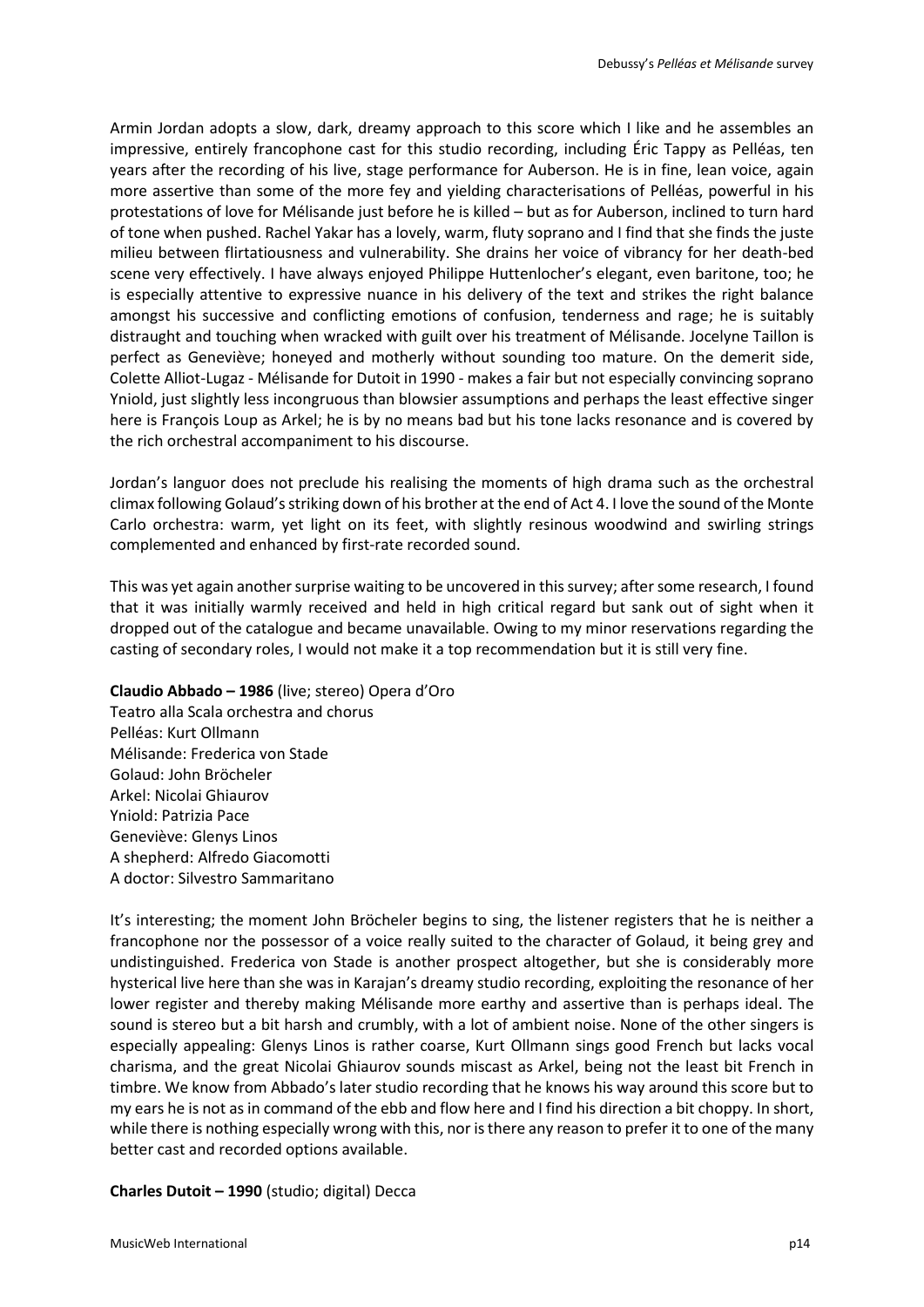Chœurs et Orchestre Symphonique de Montréal Pelléas: Didier Henry Mélisande: Colette Alliot-Lugaz Golaud: Gilles Cachemaille Arkel: Pierre Thau Yniold: Françoise Golfier Geneviève: Claudine Carlson A shepherd/A doctor: Phillip Ens

Another all-French-speaking cast is always a good sign and on paper they look like a good fit. Gilles Cachemaille's bass-baritone has just the right weight and gravity for Golaud but I find the edge in Colette Alliot-Lugaz' mature soprano less apt to portray Mélisande. Claudine Carlson's similarly mature sound as Geneviève is of course a better fit, and her lower register and clear diction are further assets – but she is rather assertive and Wagnerian in her delivery; I get little sense of the melancholy which pervades Geneviève's life and a more restrained, reflective approach is surely preferable. Furthermore, she and Alliot-Lugaz have such similar timbres that all contrast in their exchanges and in their characters is lost. Didier Henry has s strange voice for the role of Pelléas; again, he is far too similar in weight and timbre to Cachemaille's Golaud that the distinction between them is vitiated. Veteran Pierre Thau is a bit gruff and rocky and he is often approximate in his pitching but his rich bass is appropriate for Arkel. Françoise Golfier's Yniold is very good; she drains her voice of vibrato and sings in a piping manner which very successfully suggests a little boy – but nobody buys this opera for Yniold.

The recorded digital sound here is as good as you would expect from Decca but the supposedly offstage sailors' chorus at first sounds far too close; in fact, just about everything here is too "in yer face", yet paradoxically dull. Dutoit's direction strikes me as heavy-handed, coaxing a lush sound from the Montreal orchestra without much finesse or variety of pacing. In this, I am as one with my MWI colleague in his survey cited at the end of my introduction above: "I have noticed that some conductors of this work shy away from over-emoting of the climaxes. Dutoit is especially guilty of surgically removing these opportunities for frisson that I think Debussy intended to provide for the listener."

As you will by now have gathered, for me, the essential elements of charm, subtlety and passion are missing in this bluff, straightforward account; other recordings are far superior. (As usual, I find myself completely at odds with 'Gramophone', where, in his1991 review of the original issue, Lionel Salter states that this "is certainly the best modern recorded performance of this elusive masterpiece". I beg to differ.)

**Claudio Abbado – 1991** (studio; digital) DG Vienna State Opera; Vienna Philharmonic Vienna State Opera Choir Pelléas: François Le Roux Mélisande: Maria Ewing Golaud: José van Dam Arkel: Jean-Philippe Courtis Yniold: Patricia Pace Geneviève: Christa Ludwig A shepherd/A doctor: Rudolf Mazzola

This immediately has the right, dreamy atmosphere and van Dam's entry confirms the "rightness" of Abbado's approach and casting. Van Dam's assumption of Golaud repeats the success he had for Karajan; there is a little more wear in his tone but that is hardly inappropriate for a character who, as Mélisande remarks, already has greying hair. His bass-baritone is blessed with a high degree of vocal beauty and great sensitivity, but there is also an underlying threat of violence in the strength of his projection. Maria Ewing's breathy, sensuous tone is captivating; hers is not the pure, blanched type of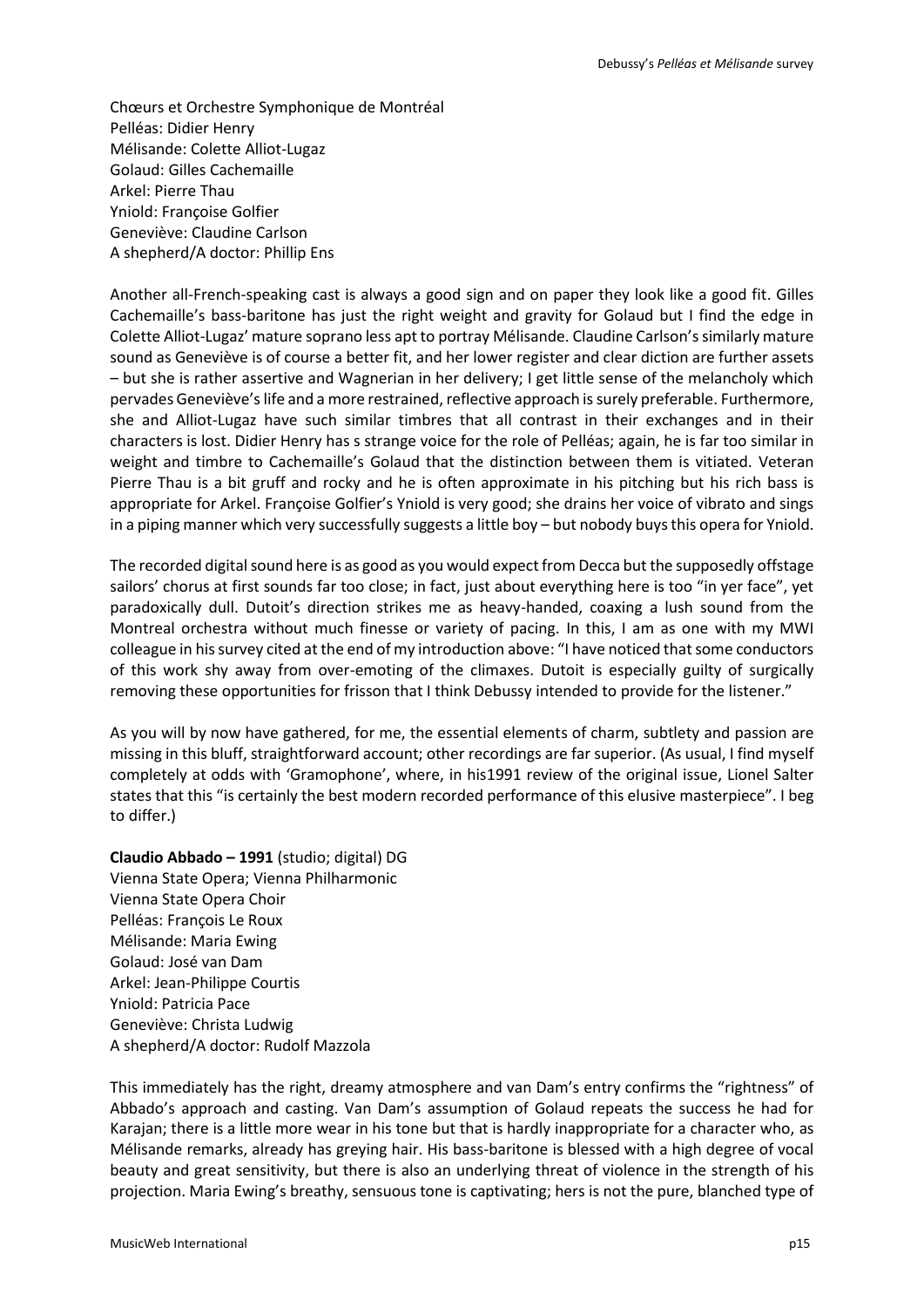Mélisande - she is smoky and sexy but there is always an element of bewildered panic and vulnerability in her voice, similar to Frederica von Stade's singing. Christa Ludwig contributes a predictably vivid, rich-voiced Geneviève singing in good French and sounding suitably matriarchal without being worn. Jean-Philippe Courtis' smooth, sombre bass makes an ideal Arkel, sounding wise and elderly without being creaky or unsteady. Even the Yniold – despite being sung by a soprano – is credibly piping and child-like. François Le Roux's light, elegant, slightly grainy Pelléas provides an excellent contrast with van Dam's darker sound; his voice is an authentic baryton-Martin and completes as good a cast as may be found in any modern recording.

Abbado's conducting is less sensual than Karajan's with the BPO; he is more propulsive and elicits greater clarity from an equally magnificent orchestra in the VPO, which is perhaps closer to Debussy's intent.

As you can tell, I love this recording and find little to fault in it from either a technical or artistic point of view, yet it achieves that without any of the blandness which sometimes crept into Abbado's later recordings. Stylistically, this is no more authentically Gallic than Karajan's voluptuous version, but both are aesthetically coherent and thus deeply satisfying. (Oddly, the same 'Gramophone' critic who extolled the virtues of the preceding, very different and terminally dull Dutoit recording loved this too…)

**Jean-Claude Casadesus – 1996** (live; digital) Naxos Opéra de Lille; Orchestre National de Lille-Région; Nord-Pas-de-Calais Chorus Pelléas: Gérard Théruel Mélisande: Mireille Delunsch Golaud: Armand Arapian Arkel: Gabriel Bacquier Yniold: Françoise Golfier Geneviève: Hélène Jossoud A shepherd/A doctor: Jean-Jacques Doumene

Good live sound, despite some stage noises and residual background ambient hiss, a bargain price, an all-French cast and an experienced French conductor all immediately make this an attractive proposition. Delunsch has a warm, smoky, mezzo-ish tint to her soprano and a flickering vibrato which makes her sound suitably *distraite*. If "other-worldliness" is perhaps not her strongest suit, she is nonetheless touching in her death scene and combines allure with vulnerability. Arapian (French-born, but of Greek-Armenian ethnic heritage) has a slightly tight, grainy but very authentically Frenchsounding baritone and it is a pleasure to hear the text enunciated so cleanly. His gradual surrender to jealous fury is expertly charted, intense and chilling without exaggeration. Veteran Gabriel Bacquier was previously a fine Golaud for Baudo almost twenty years before; here, at 72 years old, he sings Arkel (as I write, happily he is still with us at the grand age of 94). By this stage of his career, his voice is rocky and unsteady but he was always a great vocal actor and he now has a bass depth; besides the evident wear in his tone lends great pathos to his utterances. Gérard Théruel has a most attractive, light baritone; he can sound boyish and impetuous but the voice is not without weight when necessary; the passion of his singing in the lovers' final meeting is magnificent, just bordering hysteria without loss of vocal control. Françoise Golfier is perfect as le petit Yniold – the most uncannily convincing on record.

The orchestral interludes are beautifully played, conducted with great tenderness and flexibility; Casadesus frequently employs rubato without sentimentality and rises to the few moments of high drama and violence such as Golaud's physical abuse of his wife but also the soaring ecstasy of the lovers' nocturnal tryst just before Pelleas is struck down.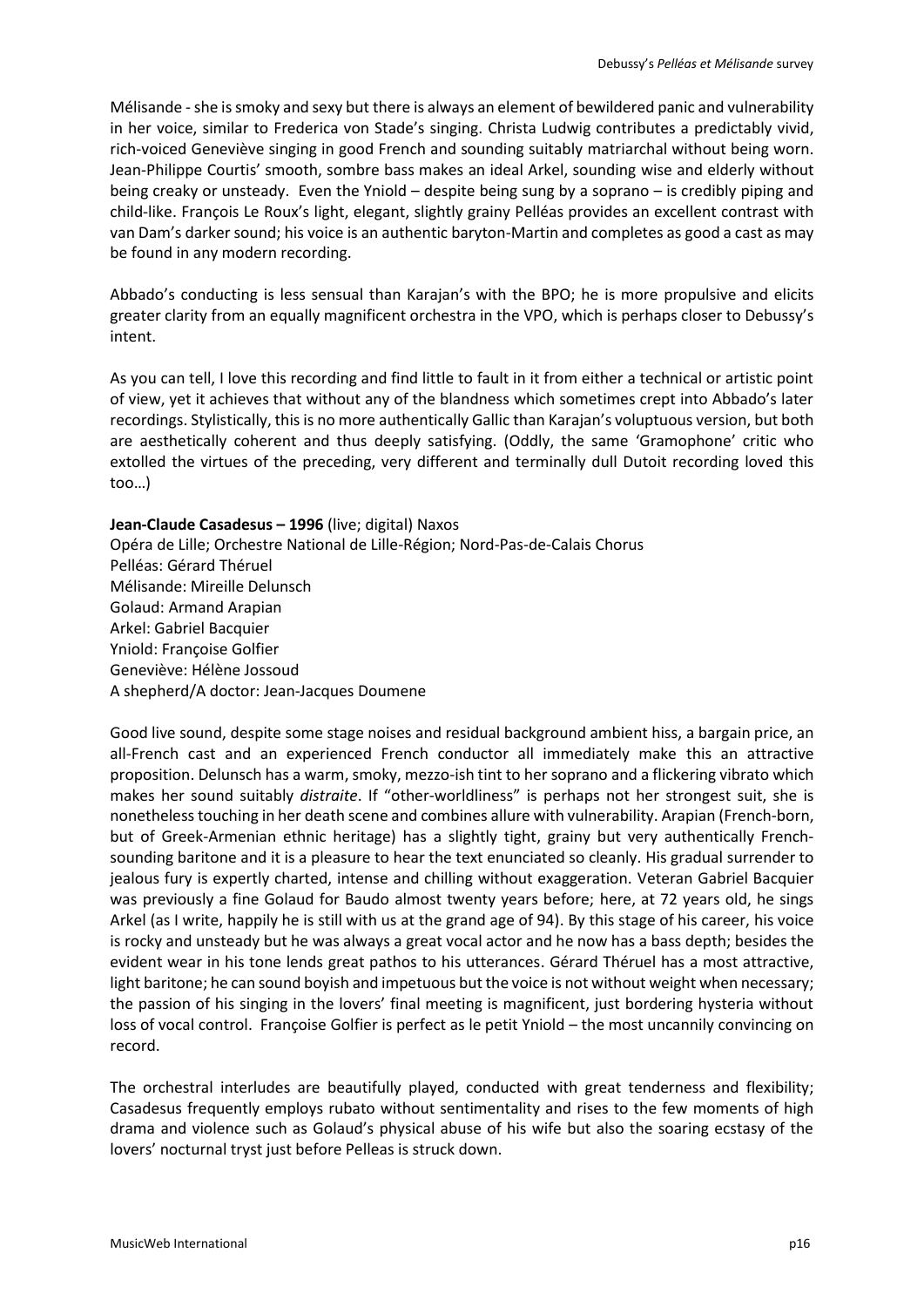This was a surprise hit for me; it does not have quite the sheen and sophistication of Karajan or the pedigree of Désormière and Inghelbrecht but everything about it is authentically Gallic and it all works.

**Bernard Haitink – 2000** (live concert performance; digital) Naïve Orchestre National d' Ile de France; Chœur de Radio France Pelléas: Wolfgang Holzmair Mélisande: Anne Sofie von Otter Golaud: Laurent Naouri Arkel: Alain Vernhes Yniold: Florence Couderc Geneviève: Hanna Schaer A shepherd/A doctor: Jérôme Varnier

Extravagantly laid out on three CDs, this set has attracted some favourable responses since its appearance, including its nomination as first choice by BBC Radio 3's Building a Library in April 2013, and favourable reviews in 'Gramophone' and here on MusicWeb by Christopher Fifield back in 2002: http://www.musicweb-international.com/classrev/2002/May02/Debussy\_Pelleas.htm

I am considerably less enthusiastic for two main reasons: first, Haitink is typically restrained and noninterventionist in his direction; everything is refined and understated to the point of blandness. In truth, I find that his treatment of the score borders on the faceless and even lethargic, an impression reinforced by his slow speeds. Secondly, and more significantly for me, none of the three principal voices quite matches my conception of the characters they portray. Laurent Naouri sings smoothly anonymously, more in the manner of some depictions of Pelléas, without much suggestion of the edge or danger which is surely part of his mental make-up; he never summons up the kind of vehemence we hear from Finley, van Dam, Bacquier or, especially London. Anne Sofie von Otter is rather bold and mature-sounding, strong on hinting at the nervy hysteria which lies just beneath the surface of Mélisande's demeanour but without the fey fragility of that femme fatale. She simply sounds all wrong and ultimately makes little impression as a personality. I emphatically do not like Wolfgang Holzmair's Pelléas: his voice has that peculiarly constricted quality which is too often specific to German baritones, and his timbre is insufficiently differentiated from his brother's; nor does he sound young.

The supporting roles are not especially distinguished; I find Hanna Schaer's Geneviève to be weak and quavery: Alain Vernhes' bass is too light to convey adequately Arkel's age and authority and his delivery of the text is matter-of-fact. Yniold Is sung by yet another adult, female soprano with the usual result that he/she doesn't sound credible. The orchestral playing is evidently fine and the French very good but the sound here is oddly two-dimensional for a recent live, digital recording: everything seems to be somewhat at a remove – rather like Haitink's cool interpretation; other, recent studio versions are much better. There is a bit of coughing, but it's not irksome.

In truth, I am baffled by the encomia awarded this set and must ascribe that to the vagaries of personal taste. For me, this recording is simply boring and underperforms in comparison with the best in almost every department, vocally, sonically and interpretatively. Haitink's next recorded outing in this opera, reviewed next, is far superior.

**Bernard Haitink – 2003** (live concert radio broadcast; digital) Boston Boston Symphony Orchestra; Tanglewood Festival Chorus Pelléas: Simon Keenlyside Mélisande: Lorraine Hunt Lieberson Golaud: Gerald Finley Arkel: John Tomlinson Yniold: James Danner Geneviève: Nathalie Stutzmann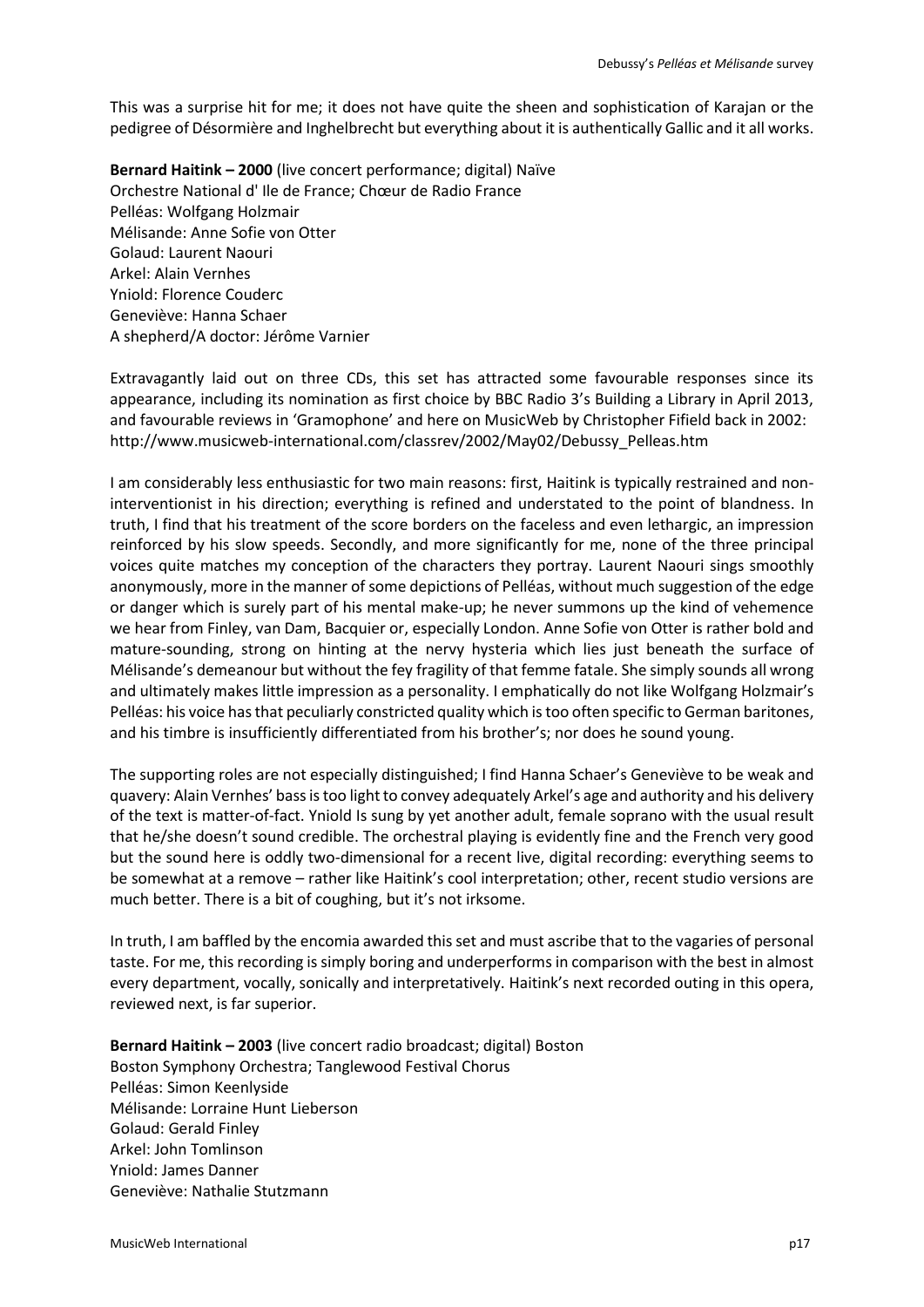I should perhaps not include this recording as I am unclear whether it is available on CD or anywhere else as a download and having otherwise been unable to trace it, I confess to having heard it onl[y via](https://www.mixcloud.com/Jungfer_Marianne_Leizmetzerin/debussy-pelléas-et-mélisande-hunt-lieberson-keenlyside-finley-haitink-boston-2003/)  [the Internet.](https://www.mixcloud.com/Jungfer_Marianne_Leizmetzerin/debussy-pelléas-et-mélisande-hunt-lieberson-keenlyside-finley-haitink-boston-2003/)

It is, however, of rare interest and exceptional merit, with such artists as Lorraine Hunt Lieberson being only one in a very distinguished cast. It is a live concert, so there is a bit of ambient noise, rustling and coughing. The close recording militates against the requisite aery, rarefied ambience, but it complements Haitink's style; he surely joins Abbado in finding a balance between Boulez' forensic clarity and Karajan's sumptuousness and he has an orchestra of sufficient virtuosity and versatility to do his bidding.

What an array of voices here – and they sing in impeccable French. Lorraine Hunt Lieberson's dusky, faintly tremulous mezzo is in the same category as von Stade and Ewing, velvety, seductive yet fragile. Gerald Finley's Golaud prefigures his equally splendid live performance for Rattle fourteen years later but he is in even more youthful, resonant and flexible voice here – which is perhaps not ideal in that Golaud is meant to be considerably older, but what lovely singing. Simon Keenlyside is in finest voice too, before the strain of ill-advisedly undertaking the big bow-wow Verdian roles like Macbeth began to loosen and hollow out his baritone; the tessitura of the role of Pelléas, which rises as the opera progresses, gives him no difficulty at all – he is ardent, passionate and lyrical by turns. Perhaps his voice-type is too akin to that of Golaud, but both voices are surely among the most sheerly beautiful ever to have sung their roles, and if Keenlyside's baritone is considerably lighter, their similarity emphasises their kinship. It is a bonus to have an artist of the calibre of Natalie Stutzmann in the relatively small role of Geneviève; her true contralto and crystalline diction are splendid. Even John Tomlinson's bass, long since rocky and blaring, is well suited to portraying Arkel, despite some weak, poorly tuned top notes; he has great gravitas and sounds suitably sagacious. Finally – joy of joys – a boy treble is employed for Yniold, eschewing the usual awkwardness of a soprano sounding too arch or feminine. The scene between Golaud and his son is chilling, as the father's rage increases while Yniold remains fearfully uncomprehending, culminating in his shrieked, "J'ai terriblement peur!".

Its unavailability (see below) and live sound preclude this from being a top choice but given that it is accessible online I recommend that any devotee of this unique opera listen to this performance. It is greatly superior to Haitink's live recording from three years earlier.

**Note**: I am indebted to Paul Candy for providing the following information regarding this recording: That live radio broadcast of Haitink's Boston Pelleas you praised in your survey is indeed available on CD via [Norbeck, Peters & Ford,](http://www.norpete.com/op3228.html) a treasure trove of vintage and unreleased live recordings.

I can personally vouch for the fine sounding transfer as I recently received my copy. Yes, I miss the ambiance and atmosphere of a studio recording but the voices, oh my. What's not to like?

**Simon Rattle – 2017** (live composite; digital) LSO Live London Symphony Orchestra; London Symphony Chorus Pelléas: Christian Gerhaher Mélisande: Magdalena Kožená Golaud: Gerald Finley Arkel: Franz-Josef Selig Yniold: Elias Mädler Geneviève: Bernarda Fink A shepherd/A doctor: Joshua Bloom

This is the most recent recording considered here, and is derived from two semi-staged performances. It was very favourably reviewed on its release by two MWI colleagues here [\(review](http://www.musicweb-international.com/classrev/2018/Feb/Debussy_Pelleas_LSO0790.htm)  $\sim$  [review\)](http://www.musicweb-international.com/classrev/2018/May/Debussy_Pelleas_LSO0790.htm).